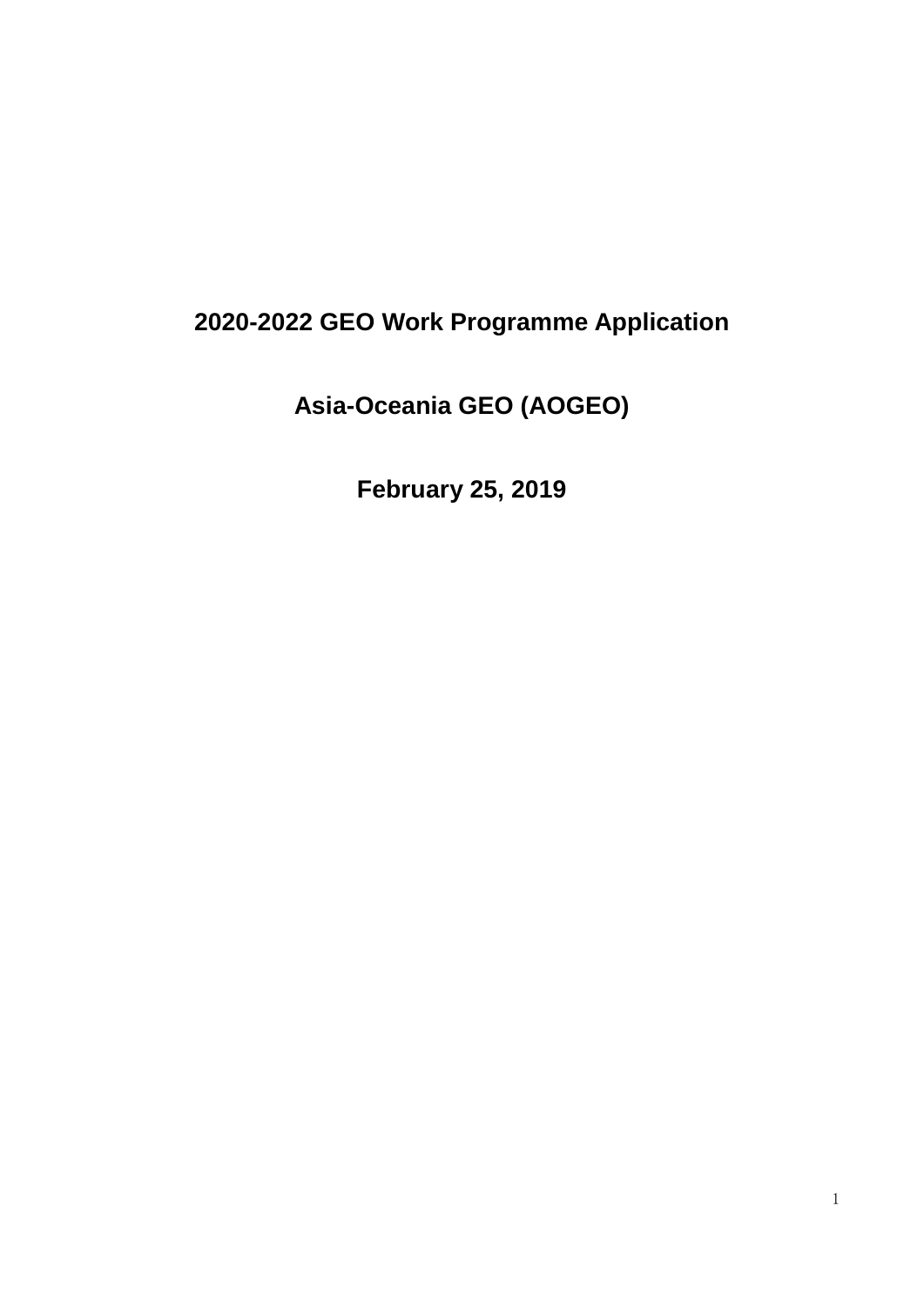# Contents

| 4. Relationship to GEO Engagement Priorities and to other Work Programme Activities (2 pages) |  |
|-----------------------------------------------------------------------------------------------|--|
|                                                                                               |  |
|                                                                                               |  |
|                                                                                               |  |
|                                                                                               |  |
|                                                                                               |  |
|                                                                                               |  |
|                                                                                               |  |
|                                                                                               |  |

 $\overline{5}$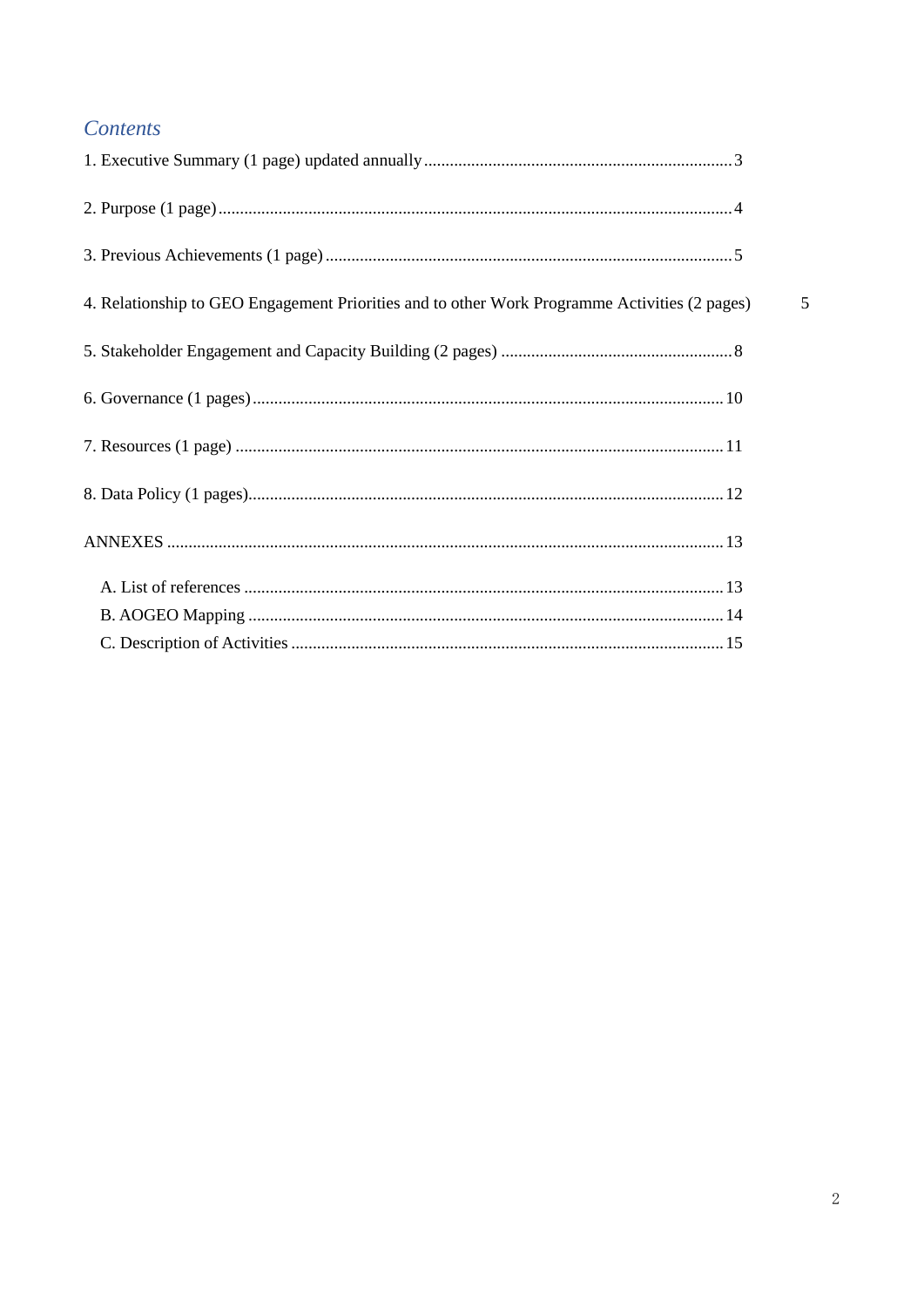# <span id="page-2-0"></span>*1. Executive Summary (1 page) updated annually*

- ・ *Full title of the Regional GEO:* **Asia-Oceania Group on Earth Observations**
- ・ *Short title or acronym:* **AOGEO**
- ・ *Proposed or existing category:* **Regional GEO**
- ・ *Overview (summary of section 2 below).*

Recognizing that Earth observation data, information and derived knowledge are critical for identifying vulnerabilities, monitoring and assessing impacts and informing the decision-makers, and the uneven development of the AO region and complexity of the geographic scope, there is an urgent demand to develop an integrated, shareable, and sustained observation system and to foster its application capacity. AOGEO will engage regional stakeholders, including national agencies and regional intergovernmental organizations, in global GEO activities and coordinate implementation of GEO activities within the AO region.

・*Planned activities (summary of section 4 below).*

AOGEO will focus on the three areas of GEO's Engagement Strategy, including 2030 Agenda for Sustainable Development (SDGs), Paris Climate Agreement within the UNFCCC (Paris Agreement), and Sendai Framework for Disaster Risk Reduction (Sendai Framework) by implementing three types of activities: Regional Application Activities, Foundational Tasks and Integrated Priority Studies.

- ・ *Points of Contact (primary contact persons for the Regional GEO and their email addresses).* Points of contact are the four CoChairs:
- Xingfa Gu (China) [guxingfa@radi.ac.cn](mailto:guxingfa@radi.ac.cn)
- David Hudson (Australia) [david.hudson@ga.gov.au](mailto:david.hudson@ga.gov.au)
- Toshio Koike (Japan) [koike@icharm.org](mailto:koike@icharm.org)
- Yongseung Kim (Republic of Korea) [yskim@kari.re.kr](mailto:yskim@kari.re.kr)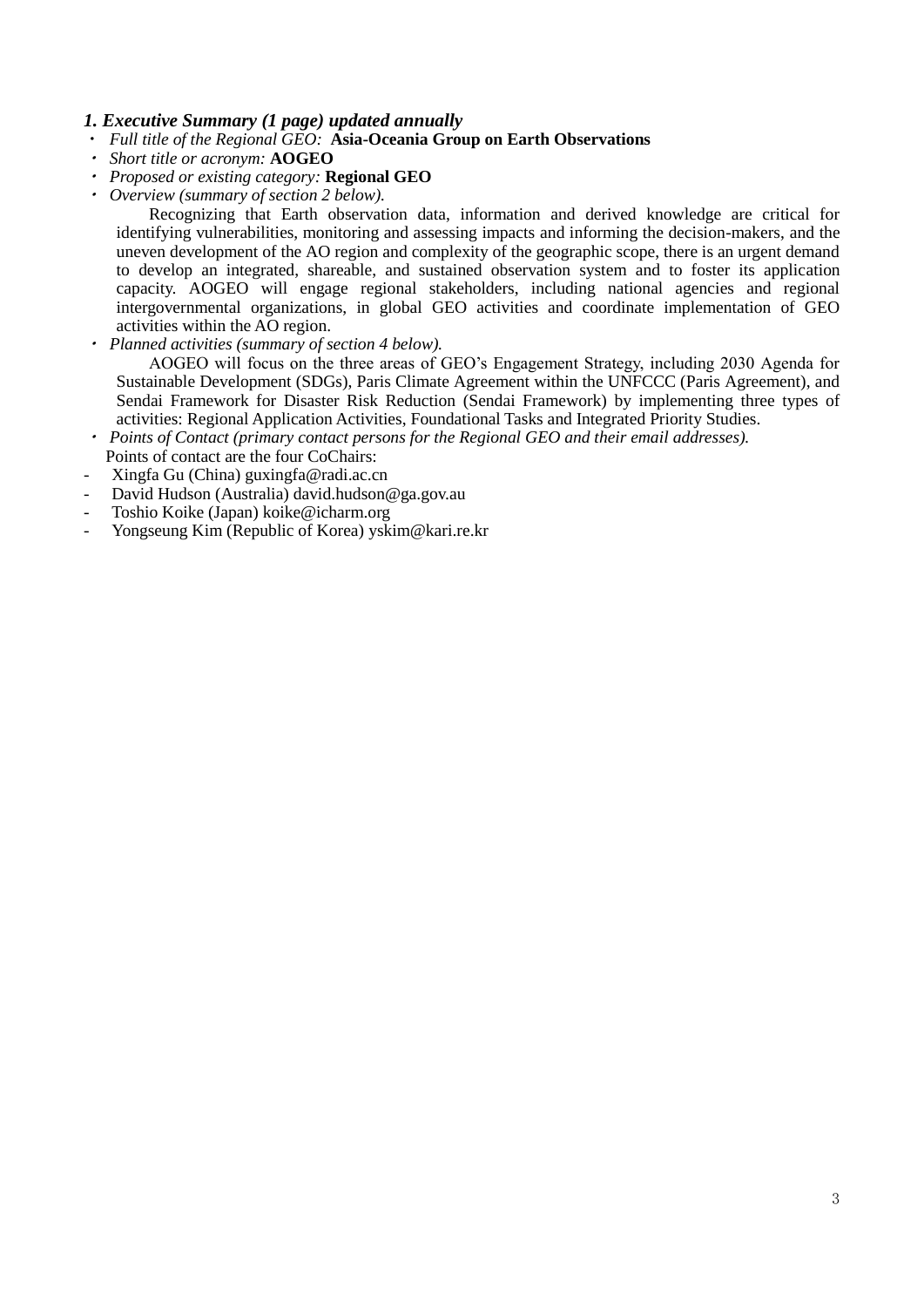### <span id="page-3-0"></span>*2. Purpose (1 page)*

### *Description of the objectives or priorities for the Regional GEO and how these relate to identified regional needs.*

Ranging from the mountaintops of the Himalaya to small atoll nations in the Pacific Ocean, the Asia-Oceania (AO) region encompasses two-thirds of the world's population, that live in more than 60 countries that vary in size, economy, development status and environmental condition .With continuing development, particularly urbanization, the AO region is subject to rapid and widespread environmental changes that result in environmental deterioration, habitat and biodiversity loss and pollution that even reaches to the farthest waters for the Pacific. Climate related extremes, including earthquakes tsunamis, floods and droughts that result in the highest levels of disaster of anywhere in the world and further endanger the security of water, food, energy, health and ecosystem services. As the world is closely inter-connected, the impact of an event immediately leads to a cascade of consequences, even in geographically remote countries within the AO region. Sustainable development must therefore be based on a comprehensive assessment of disaster and environmental risks, along with their potential ramifications for environmental security and human well-being.

Recognizing that Earth observation data, information and derived knowledge are critical for identifying vulnerabilities, monitoring and assessing impacts and informing the decision-makers, and the uneven development of the AO region and complexity of the geographic scope, there is an urgent demand to develop an integrated, shareable, and sustained observation system and to foster its application capacity. AOGEO will engage regional stakeholders, including national agencies and regional intergovernmental organizations, in global GEO activities and coordinate implementation of GEO activities within the AO region. AOGEO will also:

- 1. identify regional needs for Earth observation applications and conveying these to global GEO activities;
- 2. facilitate regionally coordinated Earth observation activities and utilize available infrastructure, resources and capacity to develop integrated and sustained observations in the AO region;
- 3. provide a platform for regional countries to advance data sharing and services;
- 4. promote dialogue, communications and cooperation among the AOGEO Members and other participants, as well as with other Regional GEOs; and
- 5. support sound decision-making at local, national and regional scales by making maximum use of Earth observation data and information.

#### *Description of the strategy and/or principal means to be used to achieve the objectives.*

AOGEO will focus on the three areas of GEO's Engagement Strategy, including 2030 Agenda for Sustainable Development (SDGs), Paris Climate Agreement within the UNFCCC (Paris Agreement), and Sendai Framework for Disaster Risk Reduction (Sendai Framework) by implementing three types of activities: Regional Application Activities, Foundational Tasks and Integrated Priority Studies.

- 1. **Regional Application Activities**: To address regional challenges related to the GEO's Societal Benefit Areas and the GEO global Flagships and Initiatives such as GEO BON, GEOGLAM, GFOI, GEO Carbon and GHG Initiative, Blue Planet and GEOGLOWS, AOGEO will enhance Earth observation capacity and their applications through: 1) Asian Water Cycle Initiative (AWCI); 2) Asia-Pacific Biodiversity Observation Network (AP-BON); 3) GEO Carbon and GHG Initiative (GEO-C); 4) Oceans, Coasts, and Islands (OCI); 5) Agriculture and Food Security (AsiaRiCE); 6) Drought monitoring and evaluation; 7) Environmental Monitoring and Protection (EMP); 8) Disaster Resilience(DR); and 9) Himalayan GEOSS.
- 2. **Foundational Tasks**: To promote regional coordination, AOGEO will implement selected, often enabling, activities including 1) Data Sharing; 2) Data Hubs and Cubes; and 3) User Engagement and Communication.
- 3. **Integrated Priority Studies**: To exemplify the cross-cutting and inter-related nature of various Societal Benefit Areas (SBAs), AOGEO recognizes that, with respect to SDGs, Paris Agreement and Sendai Framework, special efforts for integrating Earth observations and harmonizing research and operational activities are needed in some specific areas including 1) Mekong River Basin; 2) Small Island States; and 3) Himalayan Mountains.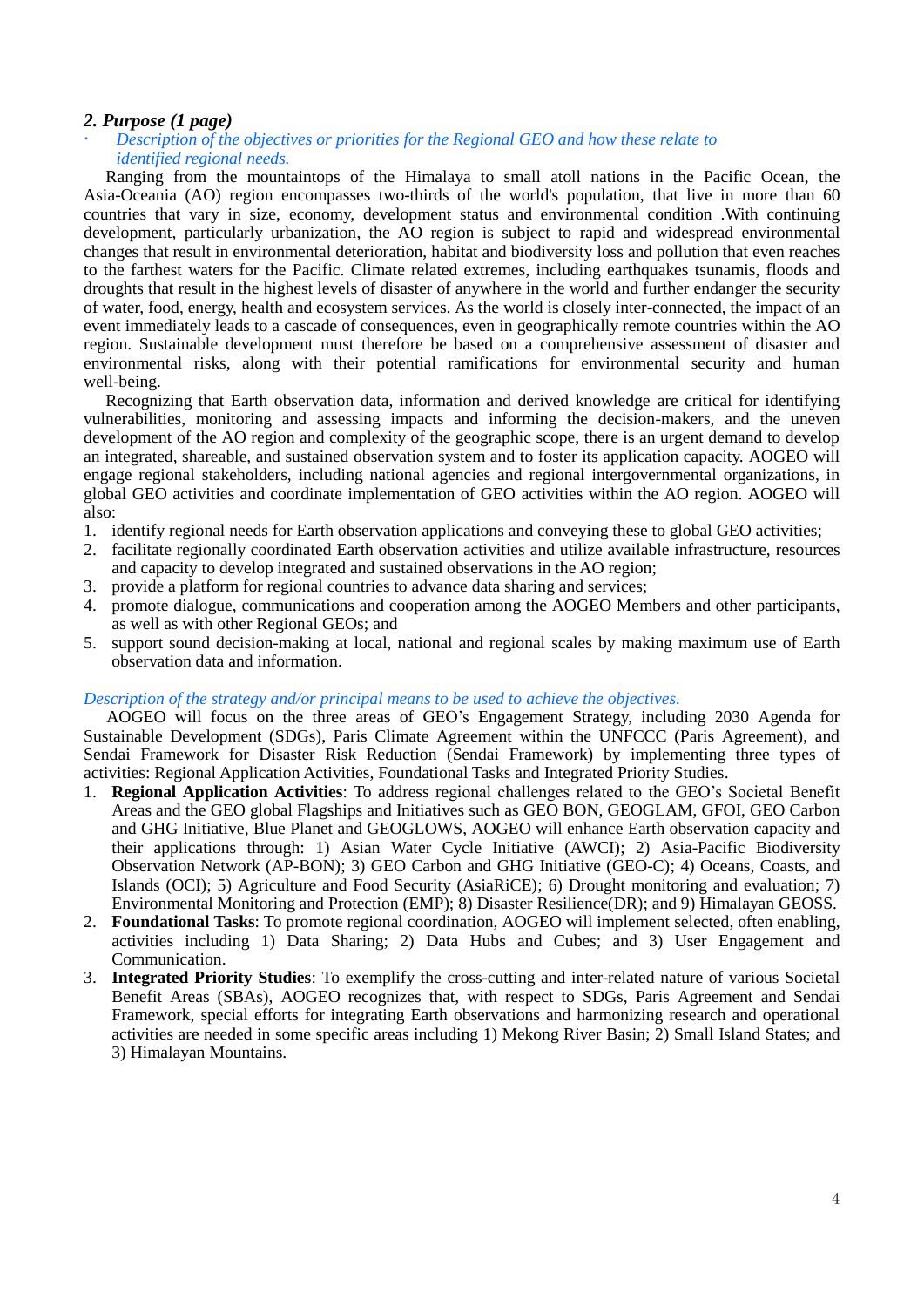# <span id="page-4-0"></span>*3. Previous Achievements (1 page)*

- Description of the objectives or priorities for the Regional GEO for the 2017-2019 period.
- Summary of the extent to which the objectives were or were not achieved.
- Status of implementation of planned activities and outputs of the Regional GEO for the 2017-2019 period.
- Lessons learned from (or challenges experienced in) the 2017-2019 period and proposed

actions for amendments or improvements.

<span id="page-4-1"></span>The following list shows the then AOGEOSS's original implementation plan's objectives with our achievements against each nested underneath:

- Engage with coordinate as appropriate all stakeholders, partners and sponsors working together in Earth observation activities in Asia Oceania region;
	- $\circ$  The 11<sup>th</sup> AOGEO Symposium was held in Kyoto attended by 171 participants and approved "Kyoto Statement" which show the direction of the AOGEO activity in 2019.
	- $\circ$  The 1<sup>st</sup> AOGEO Workshop was held in Deqing attended by 82 participants from 16 countries
- Utilize infrastructure, resources and capacity to develop integrated and sustained observations; o Room for improvement
- Investigate user needs and address gaps on implementation of GEOSS and develop technological approaches;
	- o Targeted capacity building activities have been held by AOGEO in Nepal, Laos and China
	- Provide a platform for regional countries to advance data sharing and services;
		- o In addition to support from Sentinel Asia, AOGEO has projected data to four disasters since 2016
		- o Supported the rollout of Open Data Cube (ODC) deployments in Australia, Cambodia, Vietnam and several others with greater than six other countries exploring deployments
		- o Spread the development of Analysis Ready Data within the region and have initiated the process of establishing an Asia Oceania Data Hub
		- o Development meta-standards and cooperation between national oceanographic centers for the sharing of information
		- Cultivate regional collaboration network by providing technical support and knowledge sharing;
			- o We have initiated a multi and transdisciplinary case study in the Mekong Rivier Basin which aims to show how all global GEO tasks and the 8 AOGEOSS application tasks can create integrated knowledge.
			- o We have hosted a workshop to better define the EO needs of Pacific Island small island states and are progressing the development of regionally based information platform
	- Support decision-making and regional sustainable development with earth observation information.
		- o Facilitating the development of Communities of Practice in tkey areas such as water management, biodiversity, carbon and GHG monitoring, food security and ocean monitoring through the communications at GEOSS Asia Pacific symposia

The flexible and inclusive activities of AOGEOSS Initiative realized our cooperative contribution to achieve the international and global agenda; SDGs, Sendai Framework and Paris Agreement, which was clearly demonstrated at the latest GEOSS-AP symposium held in Kyoto, Japan in October 2018 (presented in the next section).

Our main lessons learned since establishment are the vital importance of regional GEO's maintaining independence, so we can remain agile and the importance of valuing all voluntary contributions in any form to maintain our momentum.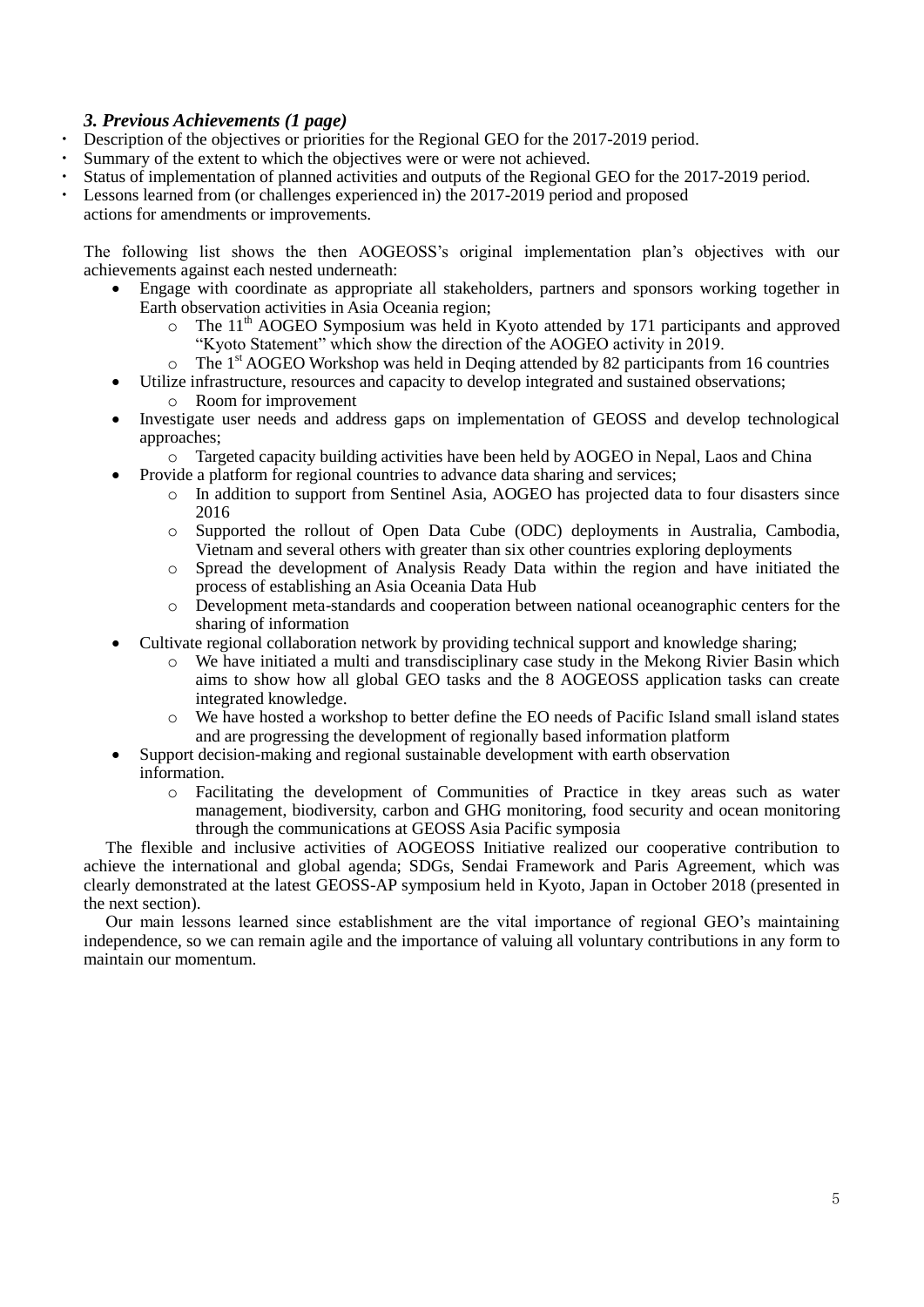### *4. Relationship to GEO Engagement Priorities and to other Work Programme Activities (2 pages)*

 *Description of which activities and/or outputs of the Regional GEO, if any, are expected to inform the achievement of SDG targets and/or the measurement of SDG indicators. Identify which targets and/or indicators are implicated.* 

It is critical to end poverty and hunger, achieve gender equality, and make societies and economies resilient to water-related disasters in both urbans and rural areas. AWCI launches full-scale efforts to activate Platforms on Water Resilience and Disasters by promoting dialogues, reinforcing partnership, sharing data, information, models, tools, experiences and ideas, and expanding sustainable practices. AWCI promotes initiative that will address targets in SDG 6 on Water use efficiency and Integrated Water Resources Management as well as SDGs related to Poverty, Food Security and Life on Land.

APBON emphasizes the need to promote the harmonization of activities that contribute to achieving SDGs (13, 14, 15) by identifying the synergies and trade-offs of ecosystem services and societal requirements. In-situ observations and their emerging knowledge will address these issues by taking consideration of the challenges in balancing our natural systems and societal systems. APBON also identifies the importance of long-term monitoring of terrestrial, freshwater, coasts and marine ecosystems to produce the data and knowledge for sound decision making to take balance of natural resources and human activities. Tackling the challenges with regard to climate change needs for cross-disciplinary activities including water resources, carbon management, food production, and also with various platforms of Earth Observations (EO).

In relation to SDG14, OCI will promote better access to marine data through: interoperability of data such as catalogues of state owned-data; standardization of in situ and satellite data through the development and application of standards including Analysis Ready Data (ARD), that provide confidence and consistency, and better validate satellite based marine and coastal products by applying in-situ observation for calibration, validation and algorithm processing. OCI will continue to build upon its user-engagement activities with Oceania states to provide capacity building and training, develop regionally-specific best-practice EO methods and products that are useful to these communities in addressing climate, environment and livelihood issues.

AsiaRiCE directly addresses the issues of SDGs 1, 2, 3, 6, 10, 13, 15 and 17 through better agri-food policy implementation. Compiled agro-meteorology information from various EO systems in Japan (JAXA/JASMIN), India (ISRO/MOSDAC) , GISTDA drought monitoring and other countries and rice crop growth monitoring using SAR such as ALOS-2 and optical sensors such as ResourceSAT in AsiaRiCE under GEOGLAM. AsiaRiCE will greatly contribute to global and regional food security, by improving the outlook of crop production, precision agriculture, development of decision-support systems and early warning systems for biotic and abiotic stresses, in cooperation with the ASEAN Food Security Information System (AFSIS) and Asia Pacific Regional Space Agency Forum SAFE projects..

EMP directly focuses on SDG 15, also investigates ecosystem responses to natural disasters and climate change closely related to SDGs 11, 13 and 17. By integrating multiple source EO data, EMP will monitor and assess terrestrial ecological and atmospheric environments, to generate annual policy relevant reports to support national governments and international organizations to make evidence-based decisions for environmental protection. EMP will provide quantitative remote sensing products for sharing and validation to all AO partners to strengthen cooperation.

### *Description of which activities and/or outputs of the Regional GEO, if any, are expected to support the Paris Agreement and identify which pillars are implicated.*

AWCI accelerates regional coordination to build capacity for identifying, monitoring and predicting the changing probability of water-related disasters and their associated risks. It will develop user-friendly analysis tools and engage all stakeholders in climate change adaptation planning and implementation at the national scale, and fill the gap between adaptation and mitigation by choosing options which are beneficial to mitigation.

GEO-C aims to support the evaluation of the effectiveness of climate change measures, and to provide measurement-based knowledge of atmospheric greenhouse gas (GHG) concentration in support of the evaluation and improvements emission inventories. Separation of natural and anthropogenic source and sink estimations is a key scientific focus. Large uncertainty remains in global or regional source and sink estimations for carbon dioxide. It is urgently needed to harmonize the increasing number of platforms for monitoring GHGs in Asia-Oceania, and to reduce uncertainties in their source and sink estimations. For example, methane emission from agricultural and industrial activities in Asia. Relevant institutions and agencies for GHG observation will cooperate to develop and improve up-to-date analysis systems, using remote-sensing and in-situ observations and to provide the data and knowledge to stakeholders in support of the Global Stocktake Process under the Paris Agreement.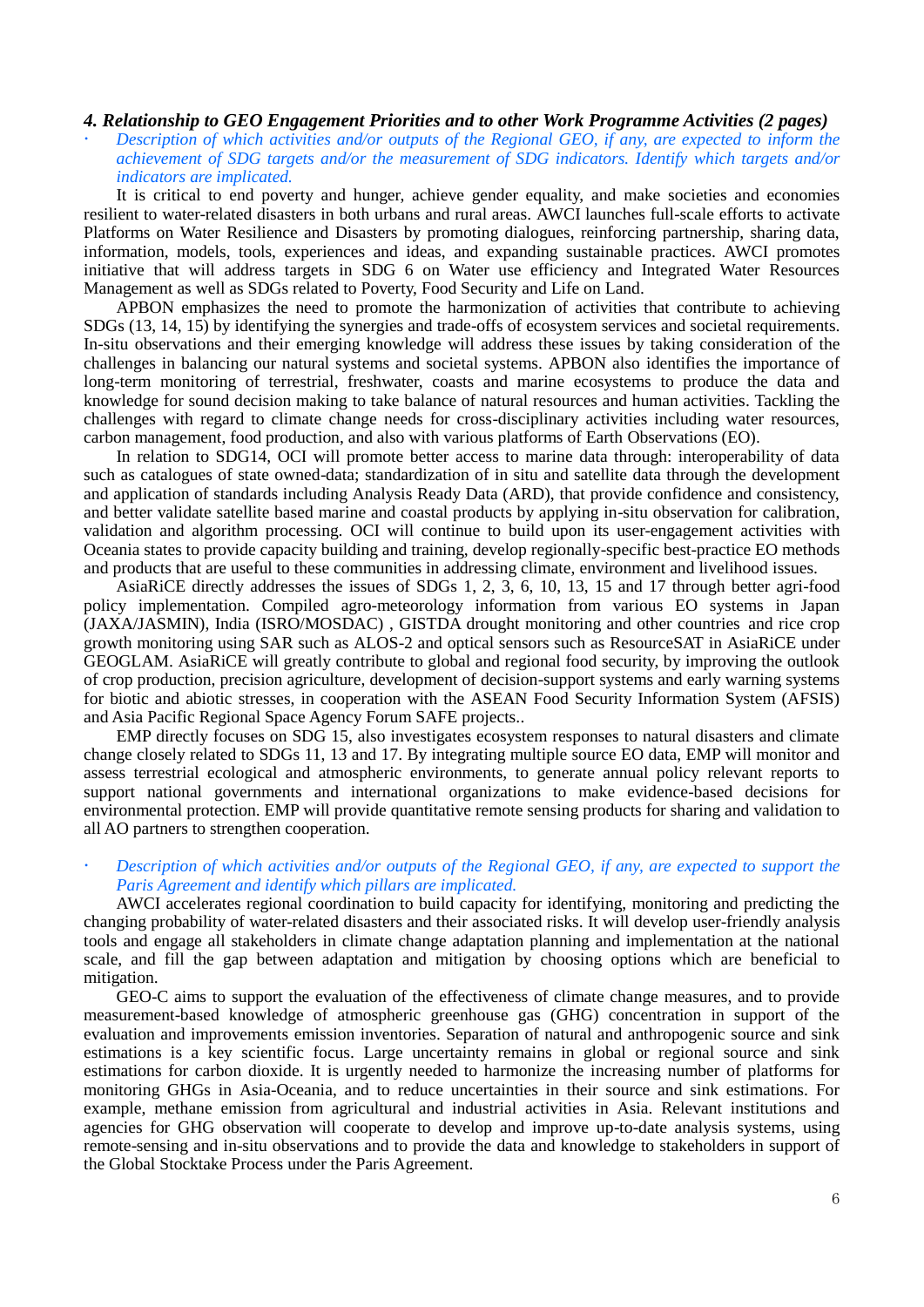Methane is also a key component of greenhouse gas, and the lowland rice field is one of the major sources of methane emission being measured by AsiaRiCE for optimization and minimization of water use. AsiaRiCE hope to reduce methane emissions without reducing the productivity of rice production in the AO region. AsiaRiCE also not the critical partnership required with the CEOS community.

As vegetation ecosystem is an important carbon sink, EMP is developing products related to vegetation ecosystem status and variation monitoring. The long-time series of quantitative remote sensing products, including the vegetation phenology, Leaf Area Index, Fractional Vegetation Cover, Biomass and Net/Gross Primary Productivity, are used to study the climate change and the ecological effect and feedback of the ecosystem to the GHG, such as the carbon dioxide.

 *Description of which activities and/or outputs of the Regional GEO, if any, are expected to support achievement of the targets of the Sendai Framework and which targets are implicated.*

AWCI facilitates the implementation of Platforms on Water Resilience and Disasters to promote the four priorities for action of the Sendai Framework. AWCI provides usable and actionable information on thematic activities including preparedness and mitigation. AWCI archives disaster damage data and maintains statistics for encouraging investment for water-related disaster risk reduction.

Integrated climate models with EO data and information is critical for improving climate resilience. For risk management of water-related disasters, it is important to understand the impact of drought and flood on agriculture, which can be estimated by the agro-meteorology information and the monitoring of inundated area based on EO data in the activities of AsiaRiCE. This task is closely linked with SDG 13. The table summarizes the AOGEO Task groups with the GEO Priorities: See the Annex C.

 *List of Flagships, Initiatives and Community Activities in the 2017-2019 GEO Work Programme that are relevant to this Regional GEO and a brief description of the relationship or plans for future engagement / collaboration.*

<span id="page-6-0"></span>

| <b>Activities in 2017-2019 Work Programme</b>  | <b>Regional activities involved in AOGEO</b> |  |  |  |  |  |  |
|------------------------------------------------|----------------------------------------------|--|--|--|--|--|--|
| <b>GEOGLAM</b>                                 | AsiaRiCE                                     |  |  |  |  |  |  |
| <b>GEO BON</b>                                 | <b>APBON</b>                                 |  |  |  |  |  |  |
| <b>GEOGLOWS</b>                                | <b>AWCI</b>                                  |  |  |  |  |  |  |
| GEO Carbon and GHG Initiative                  | GEO-C                                        |  |  |  |  |  |  |
| <b>GEO-GNOME</b>                               | Himalayan GEOSS                              |  |  |  |  |  |  |
| <b>GEO-DARMA</b>                               | <b>Disaster Resilience</b>                   |  |  |  |  |  |  |
| <b>Blue Planet</b>                             | Ocean Coasts and Islands (OCI)               |  |  |  |  |  |  |
| GCI                                            | ODC, DIAS                                    |  |  |  |  |  |  |
| <b>Advancing GEOSS Data Sharing Principles</b> | Data Sharing                                 |  |  |  |  |  |  |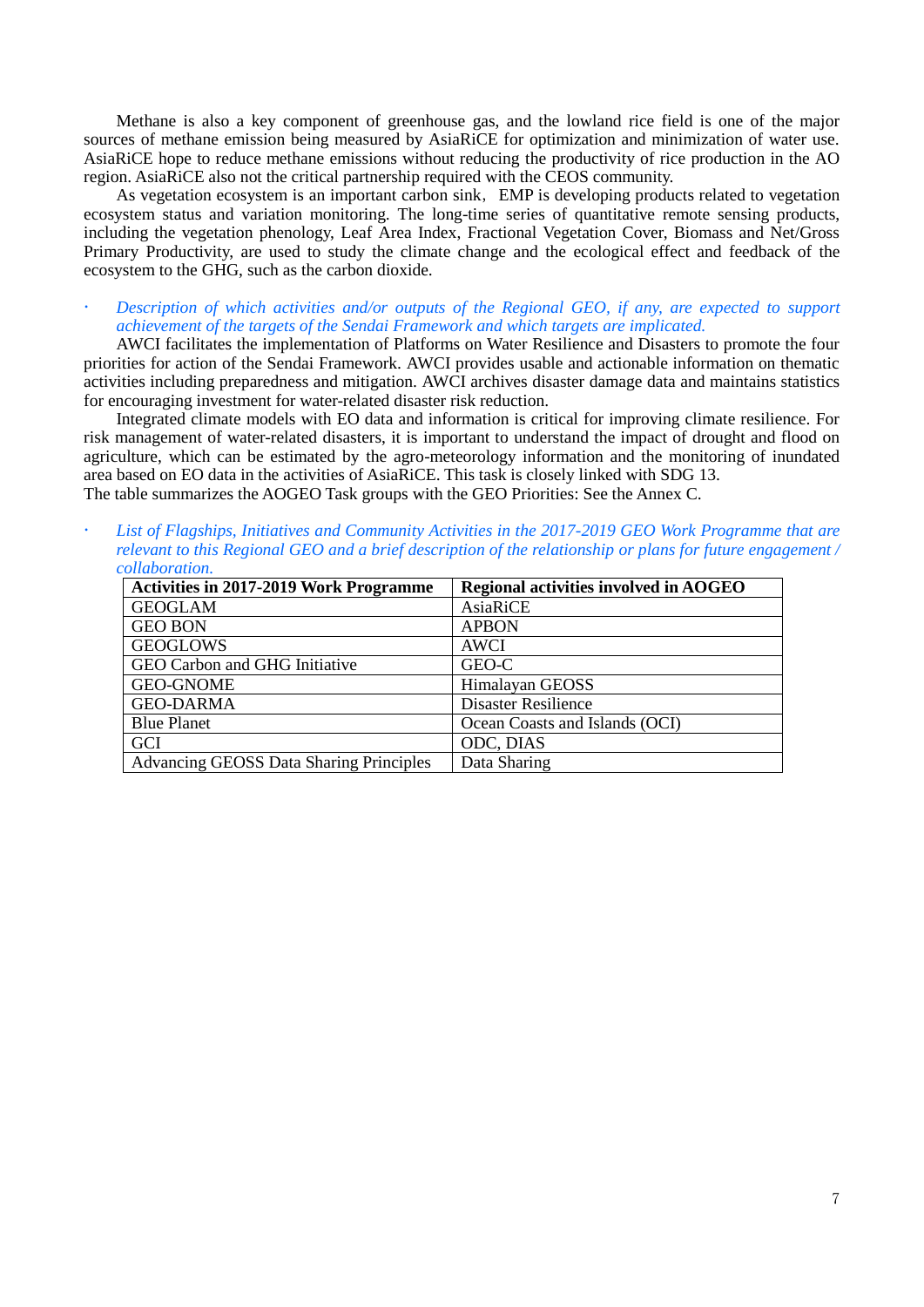### *5. Stakeholder Engagement and Capacity Building (2 pages)*

 *Strategy for engaging stakeholders in the co-development / co-production of the Regional GEO, including determining user needs, and for building individual, organizational, and institutional capacity to use the outputs of the Initiative.*

Concerted actions should be taken at local, national and regional scales to respond to the societal challenges, including SDGs, Paris Agreement and Sendai Framework. The stakeholder engagement strategy of AOGEO aims to establish AOGEO as a unique regional organization that ensures that Earth observations (EO) underpins local, national and regional decision-making. AOGEO is strategically positioned to promote Members, Participating Organizations and key stakeholders to cooperate together and establish end-to-end partnership across the various scales in the AO region.

In collaboration with space agencies, national cadastre and mapping agencies, geological surveys, hydrological and meteorological agencies, marine centres, AOGEO puts a priority on the engagement of those entities, including government departments which need Earth observation for drafting, implementing or monitoring national policies in the fields of environment, transport, agriculture or energy; and statistical agencies to facilitate the integration of socio-economic data with Earth observations to multiply their collective value, which have an influential role and/or national mandate with respect to specific international agreements, treaties and conventions. This will leverage the use of Earth observations and sustain their associated infrastructure at the national level. It will also lay the foundation for national and/or regional collaboration to develop indicators and more effective mechanisms to measure and monitor progress towards those global commitments.

The goal of the AOGEO capacity building is to facilitate and develop sustainable mechanisms for the AOGEO Members to use advanced Earth observations systems and associated data and tools, and apply them to sound decision making. AOGEO recognizes three main target groups as;

- 1) Researchers / Scientists where the emphasize is customizing existing knowledge to suit local conditions supported by global experiences
- 2) Professional / Practitioners which focuses on introducing new methodologies, tools and standards
- 3) Administrative / Local governments officials to provide an over view of technology and science

Different capacity development tools and programs will be combined to reflect the relevant emphasize and coverage for each target group. The AOGEO training and capacity building programs consist of elements such as short-term training/long term training, online training materials, examples or modules, research opportunities, technical advice on existing projects, access to data and access to software. It will emphasize on sustainability and the need to customize technologies to suit local conditions by carefully setting up teams in each country made up of leading educational and research institutes and responsible government organizations that would function as core teams to ensure the future development and enhancement of the methodologies and incorporation of them to national programs.

 *Current and/or planned activities to engage stakeholders and/or strengthen individual, organizational and/or institutional capacity and the expected outputs and outcomes of these activities.* **AWCI (TG1)**

Platform contributes to institutional and infrastructural design and investment including land use management and climate change adaptation and to effective response and recovery. Political impact must be much more significant. H.E. Mr. Palitha Range Bandara, State Minister of Irrigation and Water Resources and Disaster Management of Sri Lanka joined the 11th Global Earth Observation System of Systems Asia Pacific Symposium (GEOSS AP), Kyoto, October 2018, and delivered an opening speech at the AWCI session.

### **AP BON (TG2)**

AP BON contributed IPBES regional assessment, which provides options for decision-making across scales and sectors.

TG2 will strengthen biodiversity monitoring networks and promote evidence-based data and knowledge in sound decision – making, policies and actions towards realizing the SDGs through interdisciplinary coordination, capacity building, long-term in situ observations, large coverage high resolution observation technology in the context of an operational data sharing culture.

### **OCI (TG4)**

In support of and cooperation with Australian government, OCI will conduct the Oceania states forum for further utilizations of EO data and user engagements. The first forum was held in October 2018, and the second will be planned in 2019.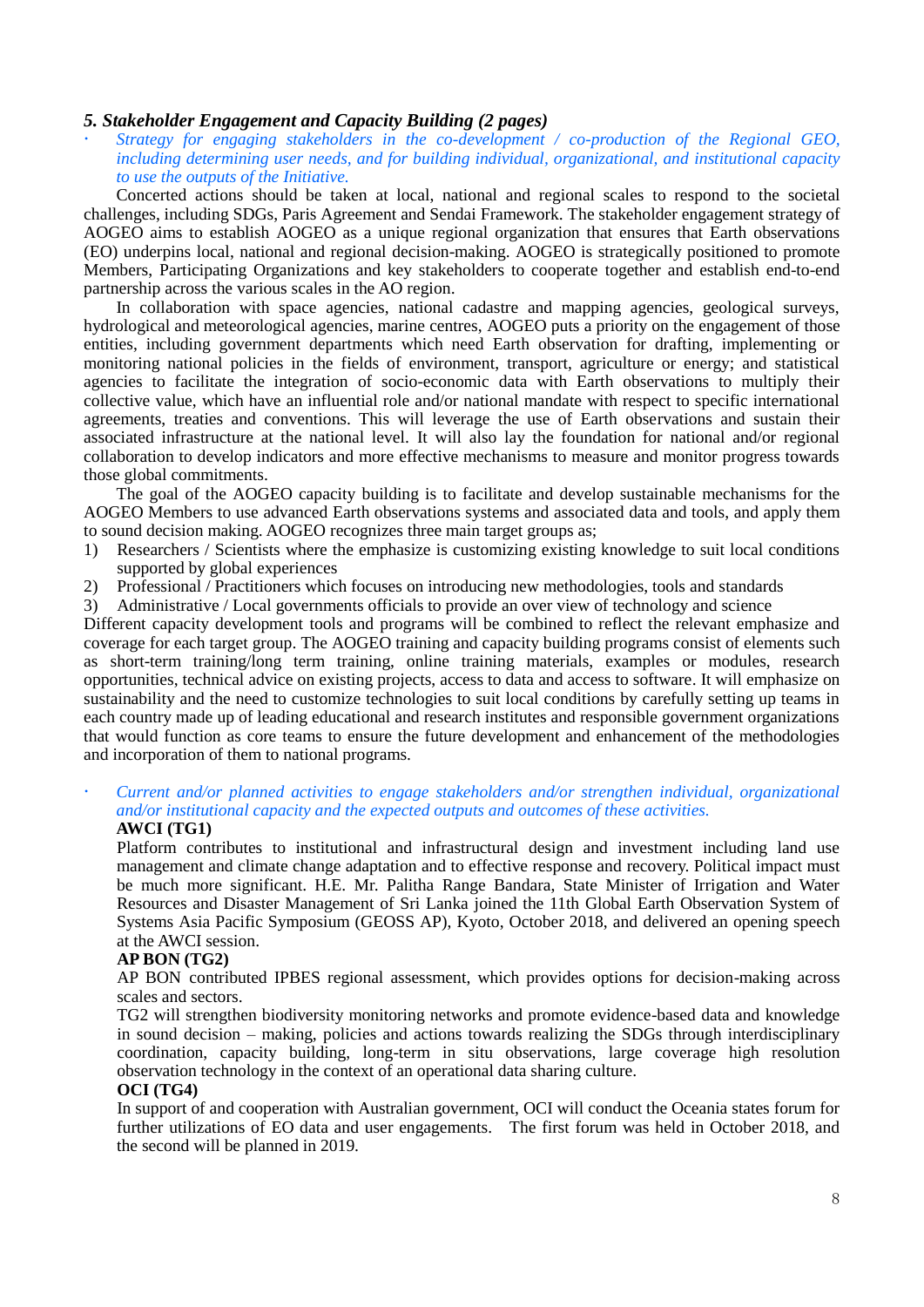# *Current and/or planned activities to strengthen the capacity of the participants in the Initiative for successful implementation of the Regional GEO.*

### **AWCI (TG1)**

Platform strengthens experts' capability of data collection and archiving, integrated assessment and risk change identification and stakeholders' capacity for making maximum use of these data and information provided from the experts.

Hands-on training workshops:

- 1) Satellite-based rainfall measurement and the data usage for flood prediction
- Colombo, March 2018
- 2) Data archiving Davao, September 2018
- 3) Data archiving and climate change impact assessment Yangon, February 2019

# **AP BON (TG2)**

AP BON (TG2) contributed to capacity building for biodiversity data collection, curation, and management for young researchers and officials involved in biodiversity conservation.

At the 11th GEOSS-AP symposium we learned that biodiversity and ecosystem observations could work together with the other Task Groups in an interdisciplinary manner to achieve many Goals included in the SDGs, Sendai Framework of Disaster Risk Reduction and Paris Climate Agreement, by providing data of biodiversity, ecosystem processes and functions, and assessments of climate and human impacts on ecosystem services, through coordinated and concerted in situ observations with other disciplines focusing on water, carbon and GHG, ocean and coasts systems, and food production. Cross-platform observations by connecting in situ and satellite may also be progressed to fill spatio-temporal gaps and knowledge gaps in our environment. It should be also noted here that APBON will progress the biodiversity observations and knowledge production, by collaborating with BONs in other regions as well as GEO BON.

### **OCI (TG4)**

OCI will continue strengthen experts' capacity by participations from IOC/WESTPAC countries and projects under the framework of IOC/UNESCO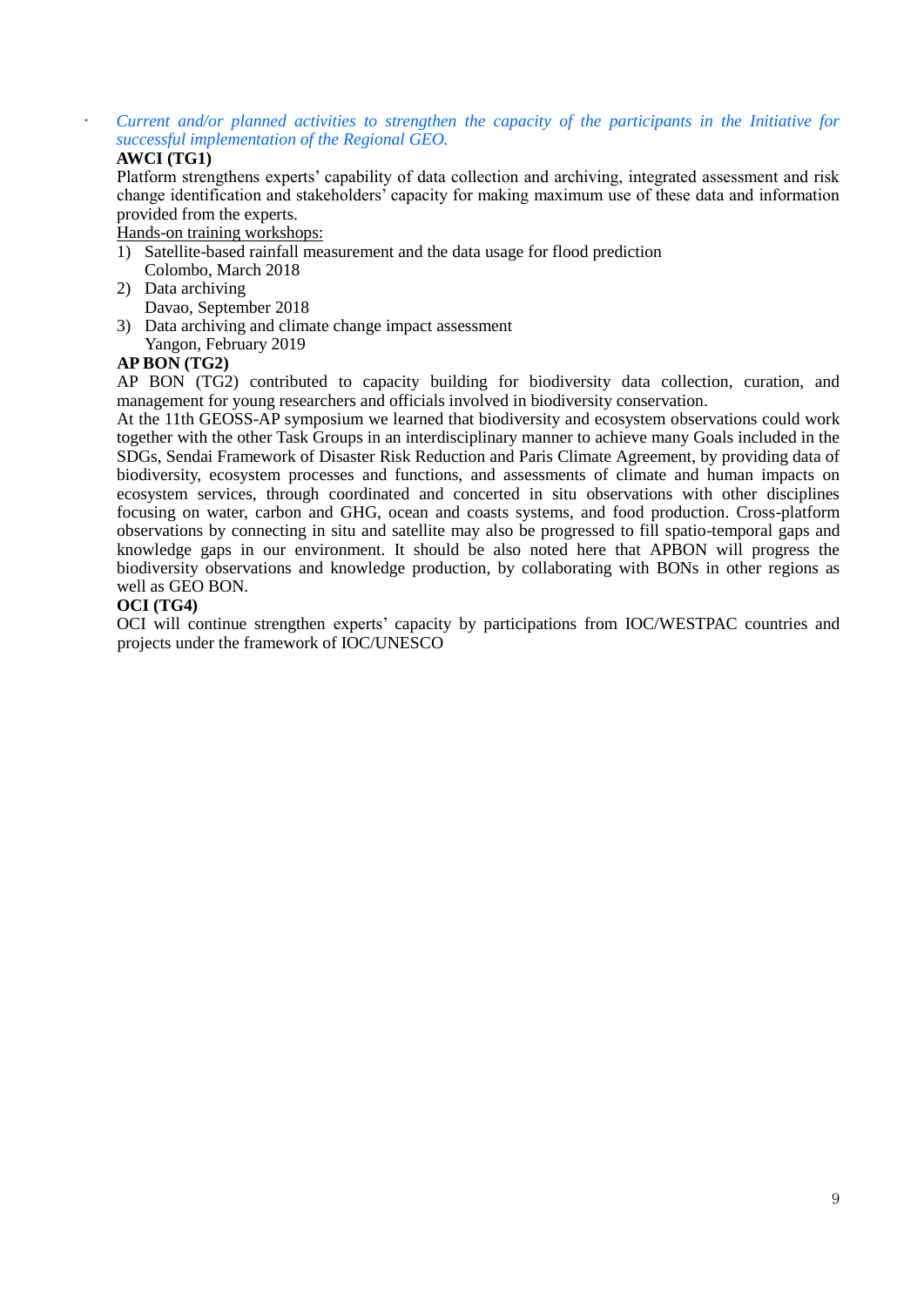# <span id="page-9-0"></span>*6. Governance (1 pages)*

- *Description of the governance structure for the Regional GEO, including the relationship with the regional caucus and the mandates of steering/advisory/management committees, if applicable. Description of the roles of key leadership positions.*
- 1) **Asia-Oceania Caucus - GEO Principals:** The Asia-Oceania Caucus is the decision-making body consisting of GEO Principals in the Asia-Oceania Region. It provides high-level political support and ensures necessary resources to implement the AOGEO. The Asia-Oceania Caucus meets annually to review reports from the Coordination Board, endorse updates on the work plan and provide guidance to the AOGEO implementation.
- 2) **AOGEO Coordination Board:** The AOGEO Coordination Board is the executive management body, consists of the experts serving as the representative of GEO Member in AO region or the Task Group. The Coordination Board works by Members' consensus. The Coordination board bridges political and technical guidance and connects AOGEO objectives to implementation by determining mission, goals, long-term plans and high-level policies of AOGEO and its action plan, ensuring the sustainable activities of AOGEO, and communicating about the direction and the activities of the AOGEO to the GEO community and other Regional GEOs. The Coordination Board reports to the Caucus and observes the work plan implementation between Caucus Meetings. It assembles the AOGEO Annual Report based on progress updates from Task Groups. The Coordination Board may make recommendations on new tasks to the Asia-Oceania Caucus and establish subsidiary bodies to support the administrative affairs or specific activities. Communications with other Regional GEOs, GEO Secretariat and Programme Board may also be coordinated by the Coordination Board.
- 3) **AOGEO Symposium (formerly GEOSS Asia-Pacific Symposium):** The annual regional Forum to exchange broad scientific and technical views on Earth observations and their applications as well as to report progress of tasks in the AOGEO. GEO Principals are invited to the Forum. Inheriting the GEOSS Asia-Pacific Symposium which initiated in 2007,participants deeply discuss and decide the direction of the AOGEO activities, which is published as an Official Statement of the Symposium. The AOGEO Symposium is held annually by Japan, a host country and GEO Secretariat. In  $2019$  the  $12<sup>th</sup>$  AOGEO Symposium will be held in Canberra, Australia.
- 4) **AOGEO Workshop (formerly International AOGEOSS Conference):** The annual AOGEO Workshop held in the first half of each year is a focused meeting with three components: a focus workshop on a priority topic for AOGEO, a capacity building activity and a Coordination Board meeting. This meeting was initially established by China in Deqing. In 2019 the 2nd AOGEO Workshop will be held in Jakarta.
- 5) **AOGEO User Reference Group:** The AOGEO User Reference Group is a group of end user representatives from each of the Integrated Priority Studies and donors from all levels. The role of this group is to provide advice to the AOGEO Coordination Board on the end user impact of AOGEO activities, requirements for future activities and to advocate for further activity within and outside the GEO community.
- 6) **Task Groups:** Task Groups implement tasks agreed by AOGEO Members or GEO Participating Organizations. Task Groups will have to contribute to the AOGEO work plan in line with the AOGEO objectives. Task Groups will conduct much of their work by own activities including communications over teleconferences and emails. They meet annually at the AOGEO Symposium and other international conference in Asia Oceania region. Participation in GEO Symposium and GEO Plenary is greatly encouraged. Task Groups will provide progress update to the AOGEO Coordination Board who assembles the AOGEO Annual Report.
- 7) **AOGEO Secretariat:** AOGEO Secretariat will coordinate and collaborate with AOGEO contributors, representatives of users, supporters and observers, and support the Coordination Board and provide a professional support service to the Task Groups. The Secretariat functions are cooperatively shared by four Members as follows:
	- Liaison and Coordination among AOGEO Members by Australia
	- Public Relation such as making brochure for GEO events by China
	- AOGEO Website management by Japan
	- AOGEO Case Study Project management by Republic of Korea
- *Strategy for communication with participants and stakeholders, including the main communications channels used.*
- 1) In addition to the annual AOGEO meetings. AOGEO will hold ad hoc meetings, user workshops and training courses. Our day to day communications are maintained through email lists for the Coordination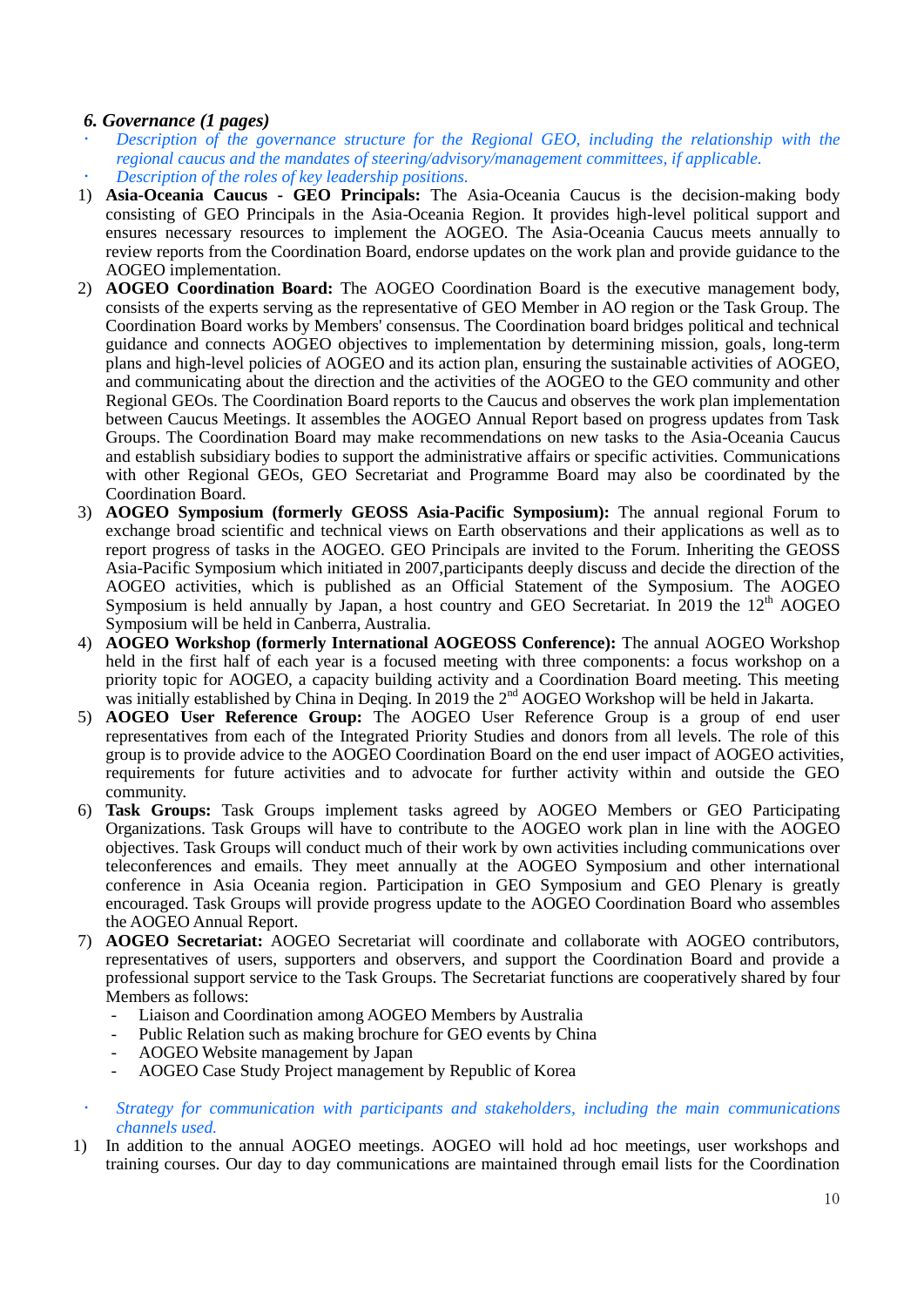Board, Task Group Leads and the broader AOGEO community. AOGEO also communicates through existing mechanisms such as the GEO blog and CEOS newsletter.

### <span id="page-10-0"></span>*7. Resources (1 page)*

- *Summary of the estimated resources required to implement the proposed activities for the 2020.2022 period, including financial, in-kind participation, and other in-kind resources (e.g. data, equipment, computing capacity, office space).*
- *Extent to which confirmed contributions to the Regional GEO meet the identified requirements.*

*Please note that the details of the contributions will be entered in Table B below* AOGEO needs active resource (financial an in-kind) contributions and social capital input from Members and GEO Participating Organizations. As AOGEO aims to provide an integrated information service of earth observation, it needs the resources from multi-stakeholders, including government (national, provincial, territorial and municipal governments) and private sectors, institution and organizations, not-for-profit organizations and community organizations, professional associations. AOGEO's resources are in-kind and in cash as well. In-kind resource, such as the satellite data and its services, hosting the Symposium and training programme, will be provided by Members.

- 1) In-kind Supports
- Satellite data and its services: China, India, Japan, Korea, Thailand, Vietnam
- Data sharing and integration services: Australia, China, Japan
- AOGEO Coordination Board: Board Member countries
- AOGEO Secretary: Australia, China, Japan, Korea
- 2) Financial Supports
- AOGEO Symposium: Japan
- AOGEO Capacity Building Workshop: China
- Task Group Activities: AWCI (Japan, APN), APBON (Japan), GEO-C (China, Japan), OCI (Australia, Japan), AsiaRiCE (Japan), Monitoring and evaluation of drought in Asia-Oceania region (UNESCAP, China), EMP (China), Disaster Recovery (China)
- Cross Cutting Case Study Projects: Mekong River Basin (Korea), Ocean and Small Islands (Australia)

-

 *Strategy for mobilizing additional resources, either to meet gaps in confirmed contributions or to support future requirements.*

Through the engagement of multilateral development banks, such as The World Bank and Asia Development Bank, and donor agencies, AOGEO can demonstrate the value of Earth observations in decision making in developing countries. It can also deepen understanding of country-specific needs as well as developing capacities to use Earth observations and fostering the use of Earth observations in the various project management phases of the development banks. This engagement can be especially instrumental in mobilizing resources to help advance the implementation of the SDGs, Paris Agreement and Sendai Framework in developing countries.

 *Summary of existing commercial sector engagement in the Initiative, if any, and the strategy for engaging commercial sector organizations in future.*

As a strategy for engaging commercial sectors, AOGEO will develop a collaborative framework with private sector entities in areas such as disaster insurance, agriculture, water management or electricity generation from renewable energy, who are end-users of Earth observation data, information and products which can enhance their activities and corporate decision-making processes.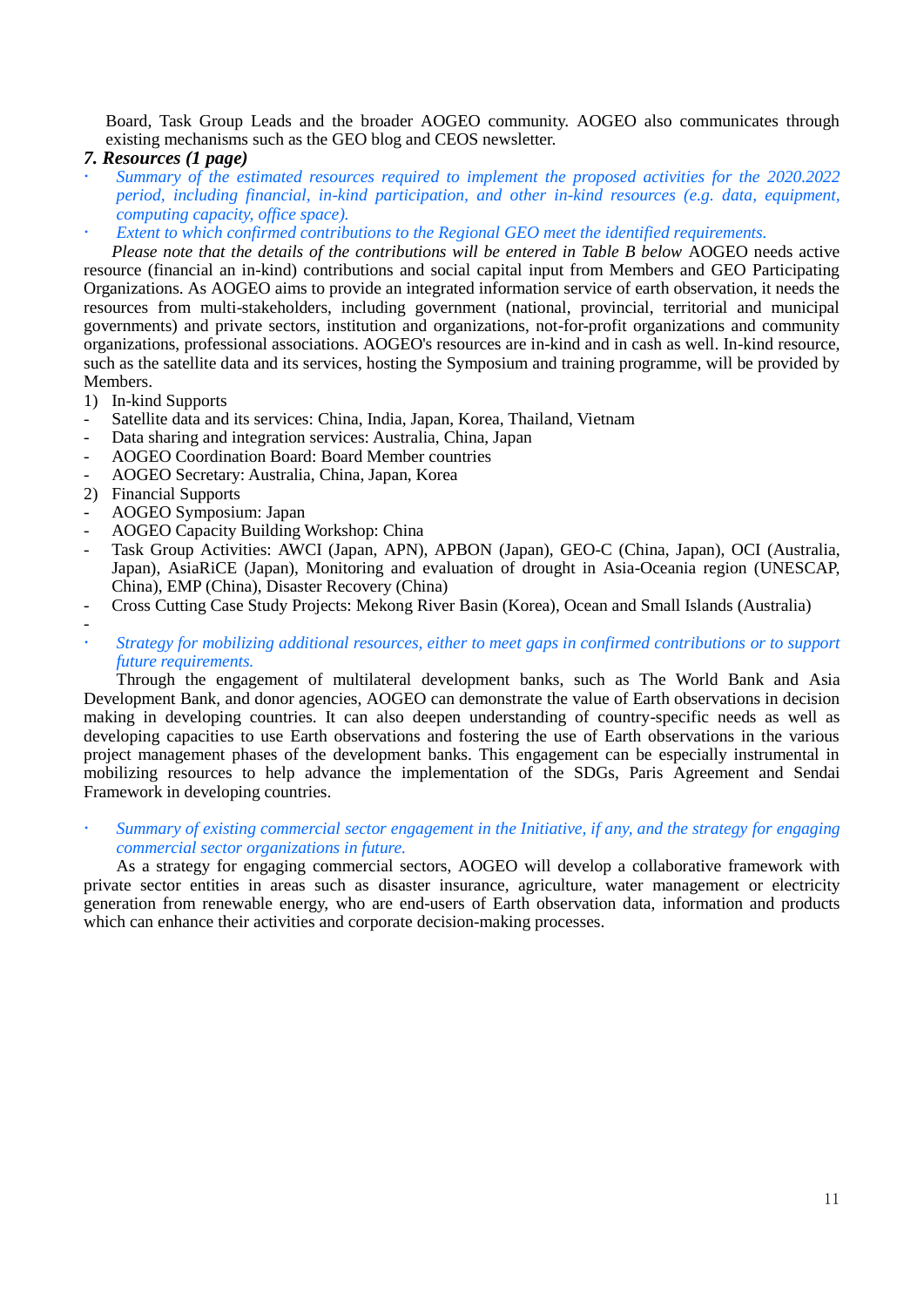### <span id="page-11-0"></span>*8. Data Policy (1 pages)*

 *Policy of the Regional GEO regarding data availability, including degree of adherence to the GEOSS Data Sharing Principles and GEOSS Data Management Principles.*

AOGEO recognizes that the societal benefits arising from Earth observations can only be fully achieved through the sharing of data, information, knowledge, products and services. AOGEO will therefore implement the GEOSS Data Sharing Principles which encourage to make data, metadata and products available *as Open Data by de*fault; *with minimal restrictions on use and at no more than the cost of reproduction and distribution*; and *with minimum time delay*.To further maximize the value and benefit from data sharing by making data and information of different origin and type comparable and compatible, facilitating their integration into models and applying them to decision support tools, AOGEO will promote the implementation of the GEOSS Data Management Principles which are based on *discoverability, accessibility, usability, preservation*, and *curation*.

Noting the complexity of these tasks, AOGEO prioritises access to and recommends the creation of Analysis Ready Data, such as those described in the CEOS Analysis Ready Data for Land or CARD4L standard. AOGEO also recommends the usage of a standardised licence to enact the GEO data sharing, such as the Creative Commons Attribution International 4.0 or CC-BY licence.

AOGEO also ensures that all activities and data it discovers can be accessed via the global GEOSS in addition to regional mechanisms.

 *Description of any data or information infrastructure used (or which is planned to be used) to support the Regional GEO. Description of how this infrastructure relates to the GEOSS Platform and/or other GEO infrastructural components.*

**China GEOSS Data Sharing Network (China GEOSS DSNet):** China GEOSS DSNet has been proposed as a part of China's Plan for Implementing GEOSS (2016-2025) to address the restrictions in distributed resource management and tightly coupled service interoperability and facilitating cross-disciplinary exploration and application. China GEOSS DSNet develops a national GEOSS data sharing framework, including resource integration mechanism, sharing-oriented metadata standards, and lightweight interoperability service to coordinate various Earth observation resources and enhances international cooperation.

**Data Integration and Analysis System (DIAS):** DIAS was launched in 2006 as part of the Earth Observation and Ocean Exploration System. The goals of DIAS are to collect and store earth observation data; to analyze such data in combination with socio-economic data, and convert data into information useful for crisis management with respect to global-scale environmental disasters, and other threats; and to make this information available within Japan and overseas.

**Open Data Cube (ODC):** ODC, an open source project, was born out of the need to better manage Satellite Data. It has evolved to support interactive data science and scientific computing. ODC will always be 100% open source software, free for all to use and has been rolled out in Australia, Cambodia, Vietnam and several others with greater than six other countries exploring deployments.

### *Strategy for longer-term preservation of data and information produced or compiled by the Regional GEO.*

<span id="page-11-1"></span>The ability to acquire and generate Earth observation data often outpaces our ability to access, explore, analyze, evaluate and use them for applications. This is a large effort for data experts, and the specialist and technical nature of the skills needed may reduce the number of practical and even scientific users who can interact with such large volumes of data, to the extent of practically excluding large stakeholder groups from making use of the available data effectively. In order to work effectively with Big Data derived from Earth observations we require new holistic and synergistic challenges to be solved between existing data and computing e-infrastructures in terms of access, volume, variety, velocity and veracity of data; computing and data analysis tools and methods; data management, execution and communication models; data provenance; and end-to-end orchestrated workflows.AOGEO will develop an orchestrated high-performance computing and data e-infrastructure which enables scientists, practitioners, decision-makers, citizens and other stakeholders to work together through end-to-end cooperation and guide society to solutions.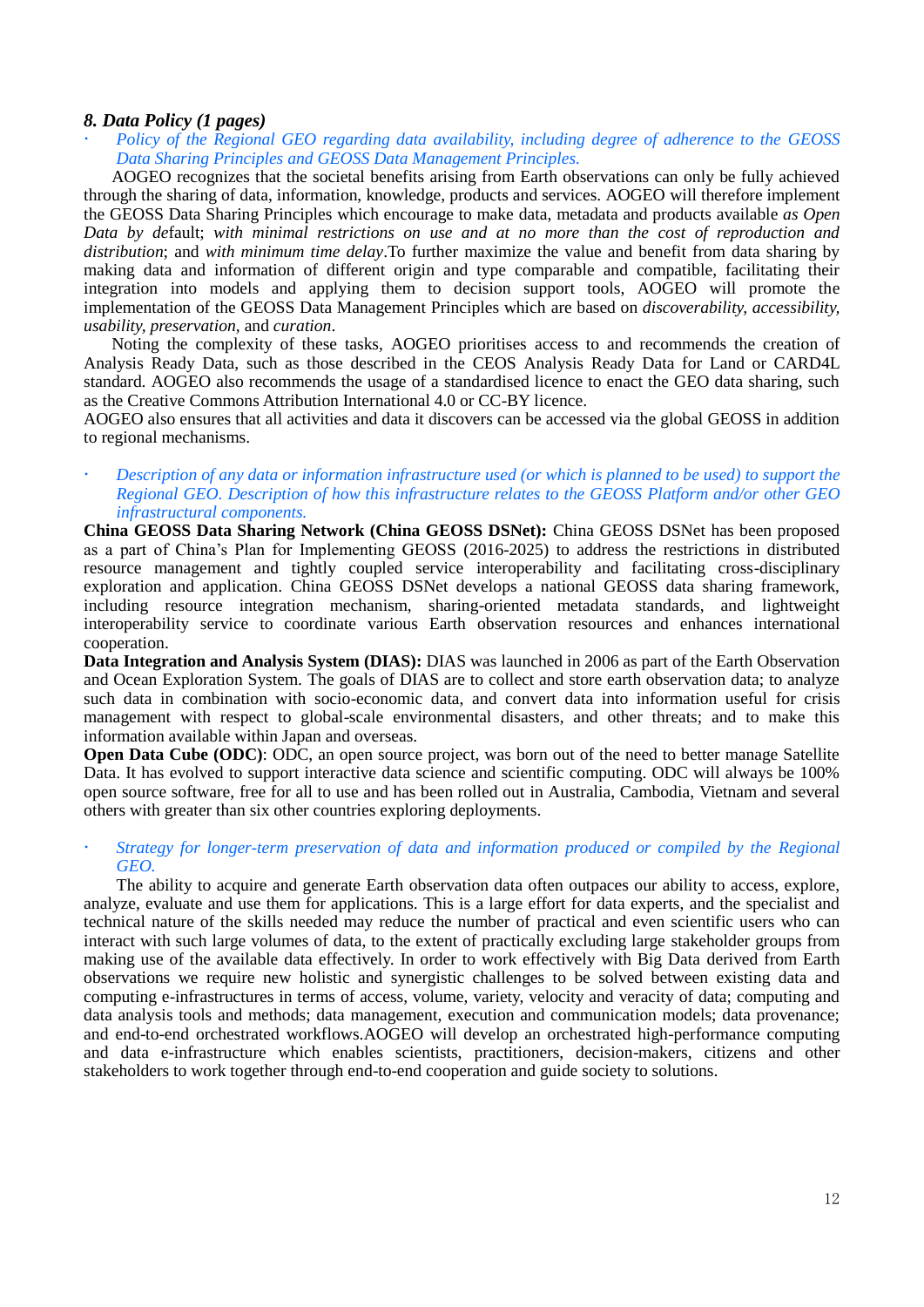# *ANNEXES*

- <span id="page-12-0"></span>**A. List of references**
- [1] GEO 2016 WORK PROGRAMME Version v4.
- http://www.earthobservations.org/documents/work\_programme/geo\_2016\_work\_programme.pd. [2] GEO Strategic Plan 2016-2025: Implementing GEOSS
- [http://www.earthobservations.org/documents/GEO\\_Strategic\\_Plan\\_2016\\_2025\\_Implementing\\_GEOSS\\_Referen](http://www.earthobservations.org/documents/GEO_Strategic_Plan_2016_2025_Implementing_GEOSS_Reference_Document.pdf) [ce\\_Document.pdf.](http://www.earthobservations.org/documents/GEO_Strategic_Plan_2016_2025_Implementing_GEOSS_Reference_Document.pdf)
- [3] Kyoto Statement [https://geoss-ap-symp11.org/\\_public/Kyoto\\_Statement\\_2018\\_Final.pdf](https://geoss-ap-symp11.org/_public/Kyoto_Statement_2018_Final.pdf)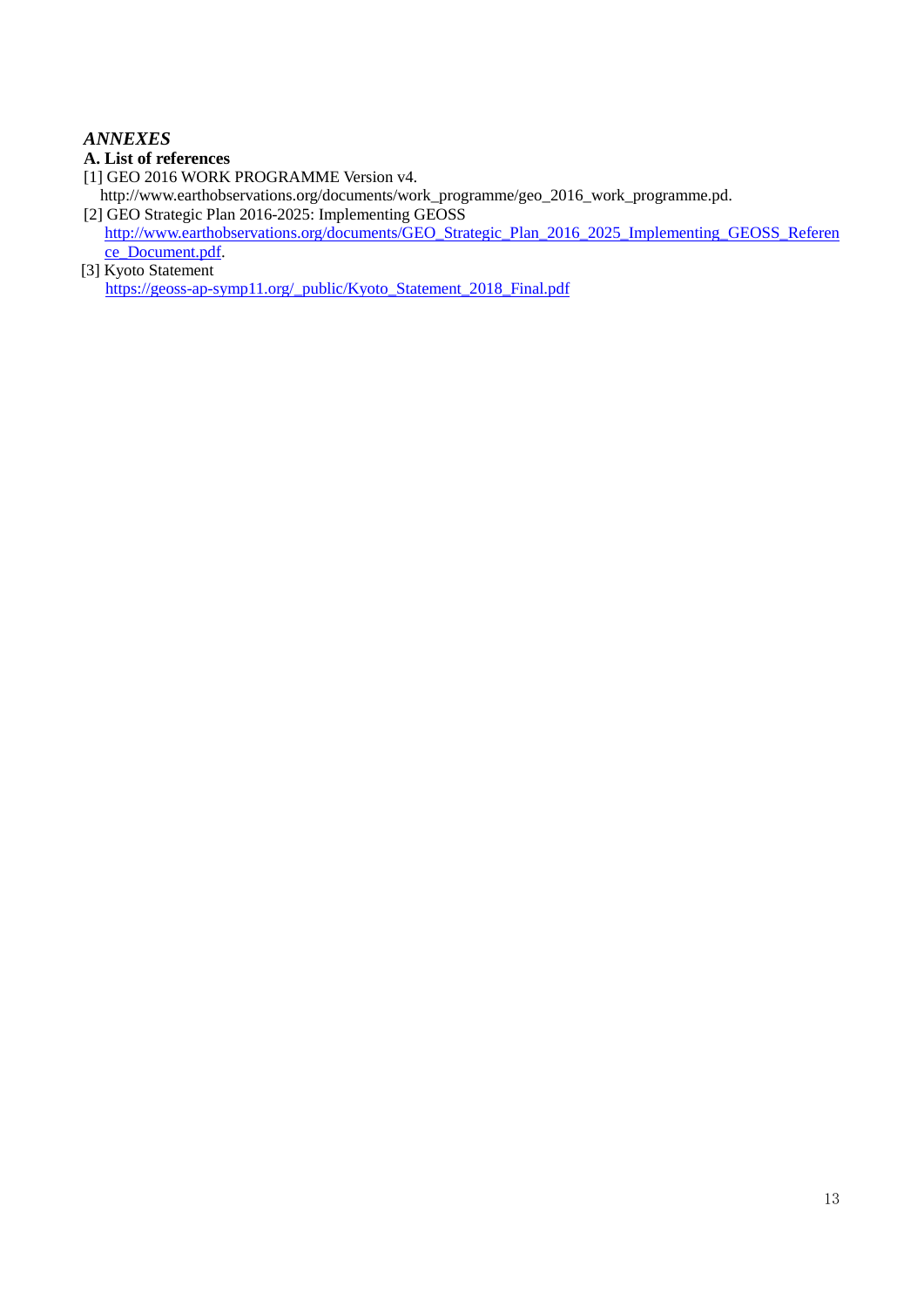### <span id="page-13-0"></span>**B. AOGEO Structure**

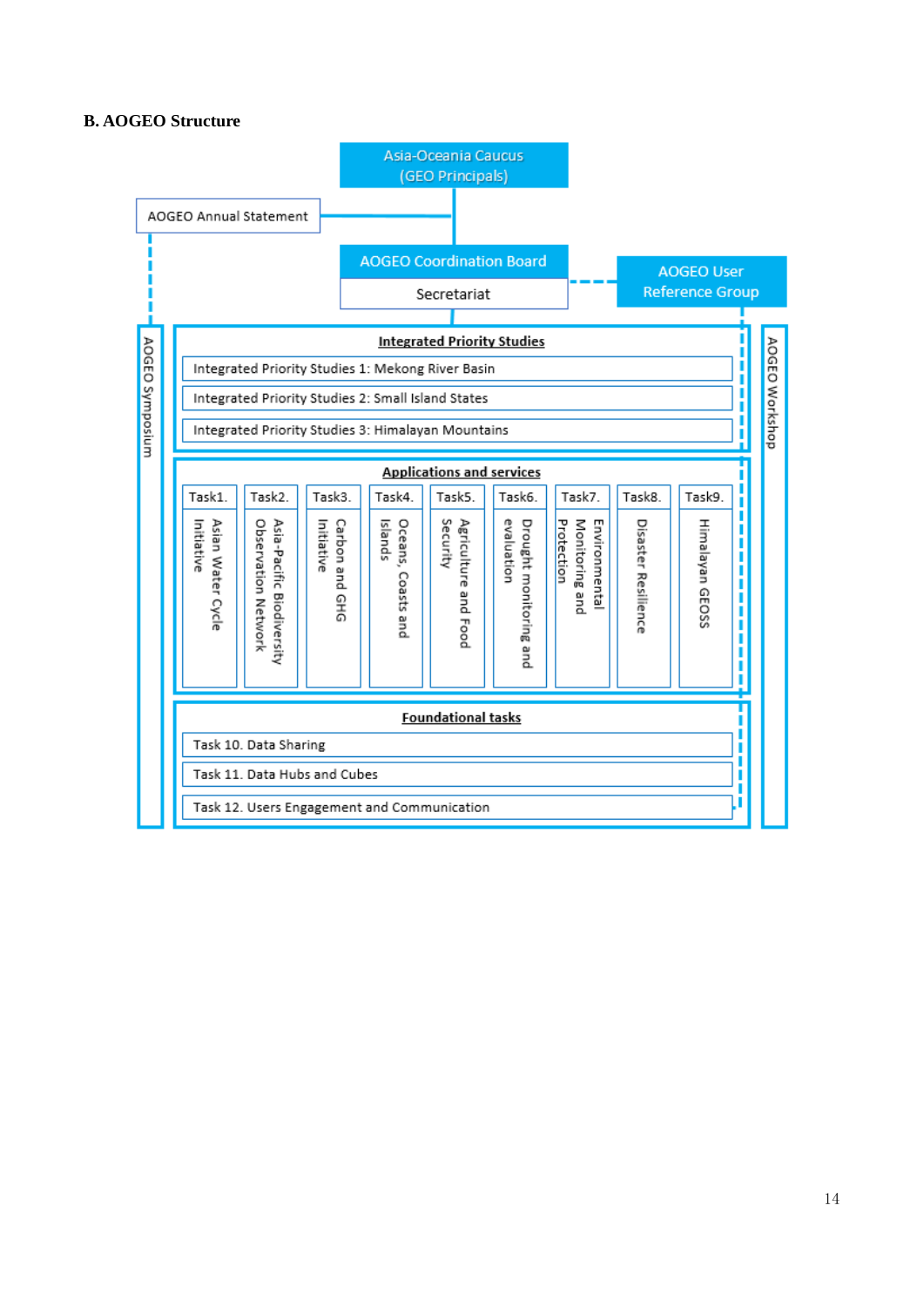# <span id="page-14-0"></span>**C. The AOGEO Task groups with the GEO Priorities (As of October 2018):**

| TG1: AWCI                           | TG6: Drought monitoring and Evaluation       |
|-------------------------------------|----------------------------------------------|
| TG2: APBON                          | TG7: Environmental Monitoring and Protection |
| TG3: GEO-C                          | TG10: Data Sharing                           |
| TG4: Ocean Coasts and Islands (OCI) | TG11: Data Hub and Cubes                     |
| TG5: AsiaRiCE                       | TG12: User Engagement and Communication      |

|                                                                                                                                                                                                                                   | <b>GEO Priorities</b>                                                                                                                             | TG1                     |                         | TG2 TG3 TG4 TG5         |                         |                         | TG6            | TG7                     | TG<br>10       | TG<br>11       | <b>TG</b><br>12         |
|-----------------------------------------------------------------------------------------------------------------------------------------------------------------------------------------------------------------------------------|---------------------------------------------------------------------------------------------------------------------------------------------------|-------------------------|-------------------------|-------------------------|-------------------------|-------------------------|----------------|-------------------------|----------------|----------------|-------------------------|
|                                                                                                                                                                                                                                   | <b>1.NO POVERTY</b>                                                                                                                               | $\overline{\mathbf{3}}$ | 3                       | 0                       | $\bf{0}$                | $\overline{\mathbf{3}}$ | $\mathbf{1}$   | $\Omega$                | $\mathbf{1}$   | $\mathbf{1}$   | $\mathbf{1}$            |
|                                                                                                                                                                                                                                   | <b>2.ZERO HUNGER</b>                                                                                                                              | $\overline{\mathbf{3}}$ | $\overline{\mathbf{3}}$ | $\mathbf 0$             | 0                       | $\overline{\mathbf{3}}$ | $\mathbf{1}$   | $\Omega$                | $\mathbf{1}$   | $\mathbf{1}$   | $\overline{2}$          |
|                                                                                                                                                                                                                                   | <b>3.GOOD HEALTH AND WELL-BEING</b>                                                                                                               | $\mathbf{1}$            | $\overline{\mathbf{3}}$ | $\mathbf{1}$            | $\mathbf{1}$            | $\overline{2}$          | $\mathbf{1}$   | 0                       | $\mathbf{1}$   | $\mathbf{1}$   | $\mathbf{1}$            |
|                                                                                                                                                                                                                                   | <b>4.QUALITY EDUCATION</b>                                                                                                                        | $\mathbf{1}$            | $\overline{2}$          | $\overline{2}$          | $\overline{2}$          | $\mathbf{0}$            | $\mathbf{1}$   | $\mathbf 0$             | $\mathbf 0$    | $\mathbf{0}$   | $\mathbf{1}$            |
|                                                                                                                                                                                                                                   | <b>5.GENDER EQUALITY</b>                                                                                                                          | $\overline{2}$          | $\mathbf{1}$            | 0                       | $\mathbf{0}$            | $\mathbf{0}$            | $\mathbf{1}$   | $\mathbf{0}$            | $\mathbf{1}$   | $\mathbf{1}$   | $\overline{2}$          |
|                                                                                                                                                                                                                                   | <b>6.CLEAN WATER AND SANITATION</b>                                                                                                               | $\overline{\mathbf{3}}$ | $\overline{\mathbf{3}}$ | $\overline{2}$          | $\mathbf{1}$            | $\overline{2}$          | $\mathbf{1}$   | $\mathbf{1}$            | $\overline{2}$ | $\overline{2}$ | $\overline{\mathbf{3}}$ |
|                                                                                                                                                                                                                                   | <b>7. AFFORDABLE AND CLEAN ENERGY</b>                                                                                                             | $\overline{2}$          | 3                       | $\overline{2}$          | 0                       | $\mathbf{1}$            | $\mathbf{1}$   | $\mathbf{1}$            | $\mathbf{1}$   | 1              | $\mathbf{1}$            |
|                                                                                                                                                                                                                                   | <b>8. DECENT WORK AND ECONOMIC</b><br><b>GROUTH</b>                                                                                               | 1                       | $\overline{2}$          | 1                       | $\mathbf{1}$            | 3                       | 1              | 0                       | 1              | $\mathbf{1}$   | $\mathbf{1}$            |
|                                                                                                                                                                                                                                   | 9. INDUSTRY, INNOVATION AND<br><b>INFRASTRUCTURE</b>                                                                                              | $\overline{2}$          | $\mathbf{1}$            | $\mathbf{1}$            | 0                       | $\overline{2}$          | $\mathbf{1}$   | 0                       | $\mathbf{1}$   | $\mathbf{1}$   | $\mathbf{1}$            |
|                                                                                                                                                                                                                                   | <b>10.REDUCED INEQUALITIES</b>                                                                                                                    | $\mathbf{1}$            | $\overline{2}$          | 0                       | $\mathbf{0}$            | 2 <sup>1</sup>          | $\mathbf{1}$   | $\mathbf{0}$            | $\mathbf{1}$   | $\mathbf{1}$   | $\mathbf{1}$            |
|                                                                                                                                                                                                                                   | <b>11.SUSTAINABLE CITIES AND</b><br><b>COMMUNITIES</b>                                                                                            | $\overline{\mathbf{3}}$ | 3                       | $\overline{2}$          | $\mathbf{1}$            | 0                       | $\mathbf{1}$   | $\mathbf{1}$            | $\mathbf{1}$   | $\mathbf{1}$   | $\overline{\mathbf{3}}$ |
|                                                                                                                                                                                                                                   | <b>12.RESPONSIBLE CONSUMPTION AND</b><br><b>PRODUCTION</b>                                                                                        | $\mathbf{1}$            | 3                       | 0                       | $\mathbf{1}$            | $\mathbf{0}$            | $\mathbf{1}$   | 0                       | $\mathbf{1}$   | $\mathbf{1}$   | $\mathbf{1}$            |
|                                                                                                                                                                                                                                   | <b>13.CLIMATE ACTION</b>                                                                                                                          | 3                       | $\overline{\mathbf{3}}$ | $\overline{\mathbf{3}}$ | $\overline{\mathbf{3}}$ | $\overline{\mathbf{3}}$ | $\mathbf{1}$   | $\overline{2}$          | $\mathbf{1}$   | $\mathbf{1}$   | $\overline{\mathbf{3}}$ |
|                                                                                                                                                                                                                                   | <b>14.LIFE BELOW WATER</b>                                                                                                                        | $\overline{2}$          | $\overline{\mathbf{3}}$ | $\overline{2}$          | $\overline{\mathbf{3}}$ | $\mathbf 0$             | $\mathbf{1}$   | $\Omega$                | $\mathbf{1}$   | $\mathbf{1}$   | $\mathbf{1}$            |
|                                                                                                                                                                                                                                   | <b>15.LIFE ON LAND</b>                                                                                                                            | $\overline{\mathbf{3}}$ | $\overline{\mathbf{3}}$ | $\overline{2}$          | $\mathbf{1}$            | $\overline{3}$          | $\mathbf{1}$   | $\overline{\mathbf{3}}$ | $\mathbf{1}$   | $\mathbf{1}$   | $\overline{2}$          |
|                                                                                                                                                                                                                                   | <b>16. PEACE, JUSTICE AND STRONG</b><br><b>INSTITUTIONS</b>                                                                                       | $\mathbf{1}$            | $\mathbf{1}$            | 0                       | $\Omega$                | <sup>0</sup>            | $\mathbf{1}$   | 0                       | 0              | $\mathbf{0}$   | $\mathbf{1}$            |
| e de la provincia de la construcción de la construcción de la construcción de la construcción de la construcció<br>La construcción de la construcción de la construcción de la construcción de la construcción de la construcción | <b>17. PARTNERSHIP FOR THE GOALS</b>                                                                                                              | 3                       | $\overline{\mathbf{3}}$ | $\overline{2}$          | $\overline{2}$          | 3                       | 1              | $\overline{2}$          | $\mathbf{1}$   | $\mathbf{1}$   | $\overline{\mathbf{3}}$ |
|                                                                                                                                                                                                                                   | <b>Adaptation</b>                                                                                                                                 | 3                       | 3                       | $\overline{2}$          | $\mathbf{1}$            | $\overline{\mathbf{3}}$ | $\mathbf{1}$   | 0                       | $\mathbf{1}$   | $\mathbf{1}$   | $\overline{2}$          |
|                                                                                                                                                                                                                                   | <b>Loss &amp; Damage</b>                                                                                                                          | $\overline{\mathbf{3}}$ | $\overline{\mathbf{3}}$ | $\mathbf{1}$            | $\mathbf{1}$            | $\mathbf{0}$            | $\mathbf{1}$   | $\mathbf{0}$            | $\mathbf{1}$   | $\mathbf{1}$   | $\overline{2}$          |
| <b>The Second College Property</b>                                                                                                                                                                                                | <b>Capacity Development/Technology</b><br><b>Transfer</b>                                                                                         | $\overline{\mathbf{3}}$ | $\overline{\mathbf{3}}$ | $\overline{2}$          | $\overline{2}$          | 0                       | $\overline{2}$ | $\overline{2}$          | $\overline{2}$ | $\overline{2}$ | 3                       |
|                                                                                                                                                                                                                                   | <b>National Reporting/Global Stocktake</b>                                                                                                        | 0                       | $\overline{2}$          | $\overline{\mathbf{3}}$ | $\overline{2}$          | $\mathbf{0}$            | $\mathbf{1}$   | $\mathbf{1}$            | $\overline{2}$ | $\overline{2}$ | $\mathbf{1}$            |
| Sendai Framework                                                                                                                                                                                                                  | <b>Mitigation</b>                                                                                                                                 | $\overline{2}$          | $\overline{\mathbf{3}}$ | $\overline{\mathbf{3}}$ | $\mathbf{1}$            | $\mathbf{0}$            | $\mathbf{1}$   | $\mathbf{0}$            | $\mathbf{1}$   | $\mathbf{1}$   | $\mathbf{1}$            |
|                                                                                                                                                                                                                                   | <b>Understanding disaster risk</b>                                                                                                                | $\overline{\mathbf{3}}$ | $\overline{\mathbf{3}}$ | $\overline{\mathbf{3}}$ | $\mathbf{1}$            | $\overline{2}$          | $\overline{2}$ | $\mathbf{0}$            | $\overline{2}$ | $\overline{2}$ | $\overline{2}$          |
|                                                                                                                                                                                                                                   | <b>Strengthening disaster risk governance to</b><br>manage disaster risk                                                                          | 3                       | 3                       | 0                       | $\mathbf{1}$            | $\overline{2}$          | $\overline{2}$ | 0                       | $\mathbf{1}$   | $\mathbf{1}$   | $\overline{2}$          |
|                                                                                                                                                                                                                                   | Investing in disaster risk reduction for<br>resilience                                                                                            | $\overline{\mathbf{3}}$ | 3                       | 0                       | $\mathbf{1}$            | $\overline{2}$          | $\mathbf{1}$   | $\mathbf{0}$            | $\overline{2}$ | $\overline{2}$ | $\overline{2}$          |
|                                                                                                                                                                                                                                   | <b>Enhancing disaster preparedness for</b><br>effective response, and to "Build Back<br>Better" in recovery, rehabilitation and<br>reconstruction | $\overline{\mathbf{3}}$ | 3                       | 0                       | <sup>0</sup>            | $\overline{2}$          | $\mathbf{1}$   | 0                       | $\overline{2}$ | $\overline{2}$ | $\overline{2}$          |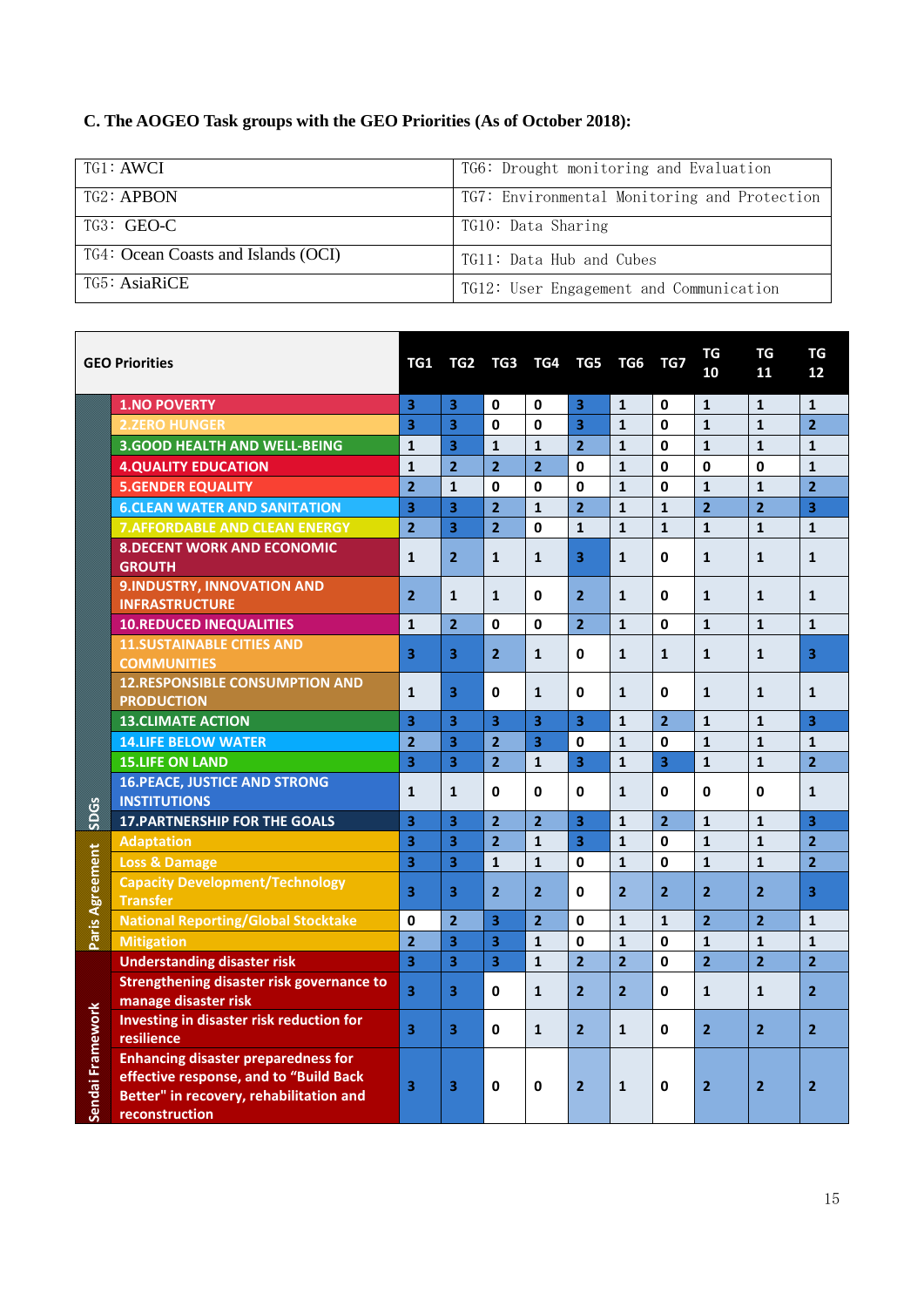### **D. Description of Activities**

*Description of each Task Group activities (less than 250 words)*

**Integrated Priority Study 1: Mekong River Basin**

Coordinator: Dr. Yongseung Kim (Republic of Korea) yskim@kari.re.kr Summary:

The Asia-Oceania GEO (AOGEO) is a GEO regional initiative that aims to strengthen comprehensive ability of Earth observation and applications for sustainable development. There has been an increasing demand for satellite data from countries in Asia-Oceania region to address GEO's three main themes: climate change, disaster risk reduction, and sustainable development. This study seeks to perform the pilot study over the Mekong river basin for these themes, using the Earth observing satellite data and in-situ measurements.

The Mekong river originates from the Tibetan Plateau and runs through China, Myanmar, Laos, Thailand, Cambodia, and Vietnam. Since the beginning of its history, the Mekong river has long been concerned with the human life and the ecosystem in these countries. Human activities and climate change are primary causes associated with environmental changes in the Mekong river basin. For example, human activities due to agriculture expansion and many man-made dams could have affected the river discharge and the local ecosystem. The global climate change could also induce environmental changes such as the sea water intrusion by the sea level rise in the Mekong Delta. The resultant societal impact may be manifested in various fields of water management, agriculture, flood, energy, health, ecosystem, environmental pollution and transportation. It is therefore very important to perform case studies that characterize such environmental changes and eventually help to develop the operational solution for the benefits of our society.

### **Integrated Priority Study 2: Small Island States**

Coordinator: Dr. Andy Steven (Australia) andy.steven@csiro.au Summary:

AOGEO will continue to build upon its previous user-engagement activities (e.g. Earth Observation for Pacific workshop, October 2018, Australia) with Oceania small island states to provide capacity building and the promotion of spatial literacy, champion access to EO data, develop regionally appropriate best-practice EO methods and products that are useful to these communities in addressing climate, environment and livelihood issues. The OCI task coordinates with other AOGEO Task groups, as well as other GEO initiatives, to provide an integrated catchment-to-ocean approach. In April 2019 training workshop on coastal applications will be held the AOGEO Conference and significant participation from Pacific Island Representatives is expected at the GEO Ministerial in November 2010 in Canberra.

### **Integrated Priority Study 3: Himalayan Mountains.**

Coordinator: Birendra Bajracharya (ICIMOD) Birendra.Bajracharya@icimod.org Summary:

Mountain regions cover about 24% of the earth surface and provide important ecosystem services to almost half of humanity around the world. It is estimated that the Hindu Kush Himalaya (HKH) ecosystem alone provide goods and services to about 1.5 billion people living in the mountains and it's downstream. Mountain areas with often difficult terrain and high degree of inaccessibility present a formidable challenge to collect and manage data and information. This Integrated Priority Study will develop a platform for regional collaboration by bringing together all the GEO member organizations and thematic line agencies from the region working on EO and Geospatial technologies. In future the task aims to:

- 1. Building on these foundations of ICIMOD and its network, ICIMOD can serve as a Himalayan node contributing to the sub-regional implementation of GEOSS with active involvement of the regional member countries and international partnerships;
- 2. The focal organizations in the GEO member countries in the region will be the main contributors in this initiative. Participation will be sought from the relevant line agencies working in the thematic areas of agriculture, forestry, disasters and climate;
- 3. Private sector participation will also be encouraged. ICIMOD will host the initiative within its Regional Program - Mountain Environment Regional Information System (MENRIS). Complimentary contributions will be managed through ongoing initiatives within ICIMOD such as SERVIR for co-hosting workshops/ meetings and development of tools and services.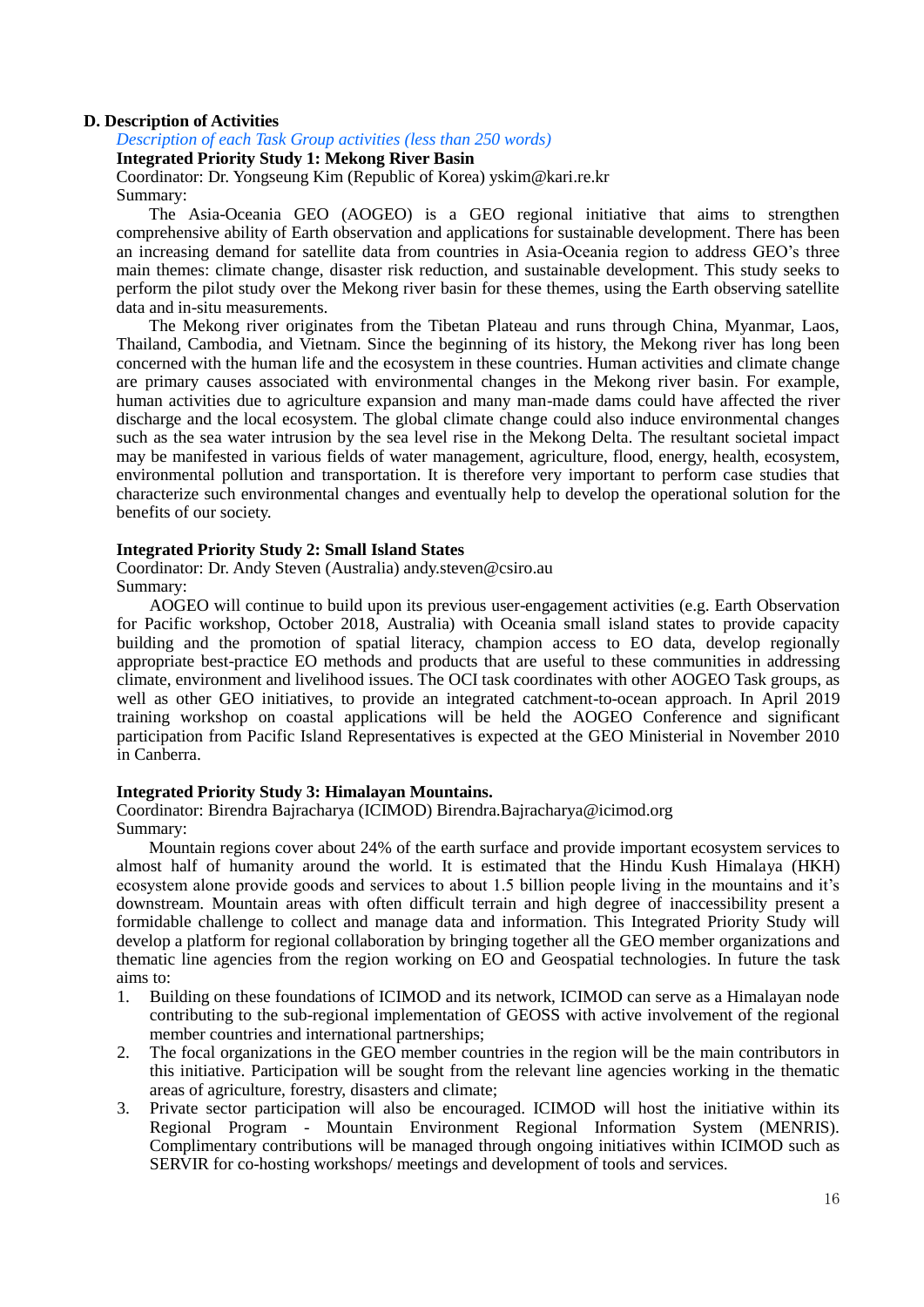# **Task 1: Asian Water Cycle Initiative (AWCI)**

Leads:

Toshio Koike (Japan) email: koike@icharm.org Summary:

GEOSS/AWCI has stepped into the second phase. Based on the series of discussions at the Asia Water Cycle Symposium (AWCS2016) in Tokyo, March 2016, the 9<sup>th</sup> GEOSS Asia-Pacific Symposium in Tokyo, January 2017, the 3<sup>rd</sup> UN Special Thematic Session on Water and Disasters in New York, July 2017, and the series of the predatory meetings held in Myanmar, Pakistan, Philippines and Sri Lanka, AWCI, in collaboration with International Flood Initiative (IFI), established a Platform on Water and Disasters in each country and has launched its second phase activities.

The Platforms envision a future wherein decisions and actions for reducing water-related disaster risk are well supported by coordinated, comprehensive and sustained risk communication. To realize its vision, the Platforms work to connect the demand for sound and timely decisions and actions taken by policy-makers and local communities with the supply of disaster risk information that is generated from integrated risk assessment and risk change identification based on well archived data and statistics. In doing so, the Platforms strengthen water-cycle observation inter-operability, data integration and analysis functions by facilitating data and information accessibility, and application to decisions and actions within and across many different stakeholders. Decisions and actions for reducing risks on water-related disasters, including floods, landslides and droughts, rely, and will continue to rely, on the ability of expert communities to collect and archive data from various sources, combine them with scientific, social and economic analyses, and provide usable and actionable information for societal benefits.

# **Task 2: Asia-Pacific Biodiversity Observation Network (AP-BON)**

Leads:

Tetsukazu Yahara (Kyusyu University, Japan) yahara.tetsukazu.164@m.kyushu-u.ac.jp Eun-Shik Kim (Kookmin University, Republic of Korea) kimeuns@kookmin.ac.kr Sheila Vergara (ASEAN Centre for Biodiversity, Philippines) sgvergara@aseanbiodiversity.org Summary:

APBON is a network of institutions and research groups in the Asia Pacific region that contribute to and utilize a knowledge resource base for decision making and policy for the conservation of biodiversity and ecosystems in terrestrial, freshwater, coasts and ocean. It was established in 2009, by responding to GEO BON which is currently a Flagship of GEO Work Programme. The core purpose of APBON is to facilitate the organization of and periodically convene a regional network of biodiversity observation institutions to maintain a knowledge base that will support biodiversity conservation. We also promote citizen scientists, e.g., Monitoring Sites 1000 project (Japan) and species monitoring (Republic of Korea). We have organized 10 APBON workshops and 11 GEOSS-AP symposiums since the early stage of the establishment of GEO with contributors from 18 countries/areas. Now our networks and partners include national BONs (JBON, KBON, SinoBON, etc.), ILTER-EAP, AsiaFlux, GBIF, ABCDNet, IUCN, Future Earth, The Regional Clearing House Mechanism of the ASEAN Centre for Biodiversity, and so on. We have already published three books which were described APBON concept, activities, and achievement (2012, 2014, 2016, from Springer). We contributed to CBD COPs by organizing a pre-symposium and side-events, and also to IPBES Asia Pacific regional assessments, and capacity building workshop for young scientists and officials involved in biodiversity conservation activities. APBON will continue to promote broadening networking and contribution to making policies and actions towards realizing the SDGs through interdisciplinary coordination, capacity building, long-term in situ observations, large coverage high resolution observation technology in the context of an operational data sharing culture.

# **Task 3: GEO Carbon and GHG Initiative (GEO-C)**

Leads:

Nobuko Saigusa (Japan) n.saigusa@nies.go.jp Summary:

The aim of the GEO Carbon and greenhouse gasses (GHG) Initiative (GEO-C) is to facilitate cooperation to develop a coordinated system of domain overarching observations for monitoring and evaluating changes in the carbon and other cycles, and GHG emissions as they relate to human activities and global change, and to provide decision makers with timely and reliable policy-relevant information. Asia, as one of the world's largest GHG emitters, has a responsibility to play an important role to turn the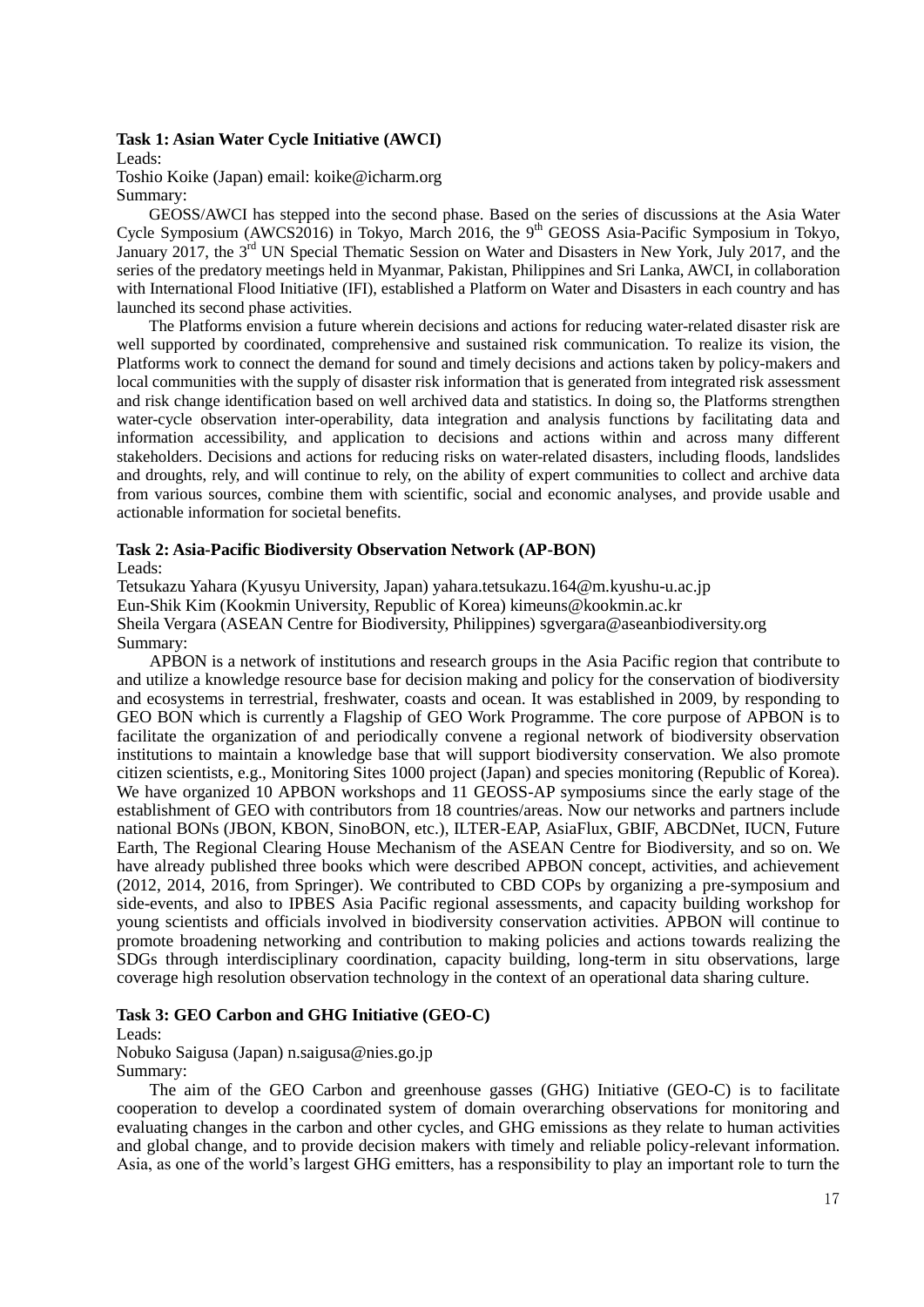goals of Paris Agreement into reality. Urgent needs are to harmonize the increasing number of platforms for monitoring GHGs in Asia–Oceania, and to reduce their source/sink estimation uncertainties.

The proposed tasks are:

Task 1 – User needs and policy interface: to engage with users and policy makers and ensure the consistency with their evolving needs, to drive the activities of the GEO Carbon and GHG Initiative and address the policy agenda.

Task  $2$  – Data access and availability: to provide long-term, high quality and open access near-real-time data and data products, complying with the GEOSS principles, from a domain-overarching carbon cycle and GHGs monitoring system.

Task 3 – Optimization of observational networks: to develop and implement on an ongoing basis, a procedure for achieving observations of identified essential carbon cycle variables within user-defined specifications and at minimum total cost.

Task 4 – Budget calculations and breakdown across scales to inform policy implementation: to develop consistent budgets of GHGs (CO2, CH4, and N2O) from local/urban to global scales using a combination of observations, inventories, models and data assimilation techniques.

# **Task 4: Oceans, Coasts, and Islands (OCI)**

Leads:

Dr Andy Steven (CSIRO, Australia) andy.steven@csiro.au

Dr Kentaro Ando (JAMSTEC, Japan) andouk@jamstec.go.jp

Dr Aidy Muslim (Universiti Malaysia Terengganu, Malaysia) aidy888@gmail.com

Dr Danling Tang (SCSIO, China) lingzistdl@126.com Summary:

Summary:

Ocean Coast and Islands (OCI) recognises the considerable and shared coastal development and climate challenges faced by many nations in Asia, as well as the particular needs of small island nations in the Indo-Pacific region. Thus, OCI seeks to:

- 1. provide a regional mechanism to advance and exploit synergies among the many observational programmes devoted to islands, coasts and oceans of the Asia-Oceania region;
- 2. articulate regional user needs from Earth Observations and raise awareness of the societal benefits of ocean observation;
- 3. seek to address gaps in user needs in the Asia-Oceania region to evolve a comprehensive and integrated observation data or inventory system for the region;
- 4. continue development of, and cooperation for, a data inventory system, and facilitate sharing of data, tools and products, and
- 5. link with other GEO (e.g. Blue Planet) and other (e.g. UNESCAP, WESTPAC IOC, IODE) Initiatives to develop regional data hub and coordinate regional activities and integrated products.

In the new work plan OCI will:

- 1. Promote better access to marine data through interoperability of data such as catalogs of state owned-data; standardisation of in situ and satellite data through the development and application of standards including ARD, that provide confidence and consistency, and better validate satellite based marine and coastal product by applying in situ observation for calibration, validation and algorithm processing.
- 2. Continue to build upon its user-engagement activities with Oceania states provide capacity building and the promotion of spatial literacy, develop regionally appropriate best-practice EO methods and products that are useful to these communities in addressing climate, environment and livelihood issues. OCI will work with other AOGEO Task groups and initiatives to coordinate these activities.
- 3. For the Mekong Basin case study OCI will focus on the Mekong Delta and coastal bay to: (a) develop algorithms for the retrieval of water quality parameters (b) understand how changes in Mekong discharge and landuse activities have affected coastal geomorphology, water quality and fisheries productivity.
- 4. Training workshop at the 2nd AOGEO Workshop (Jakarta, April 2019) on coastal applications.
- 5. Applications for joint funding to resource OCI activities

**Task 5: Agriculture and Food Security (AsiaRiCE)** Leads: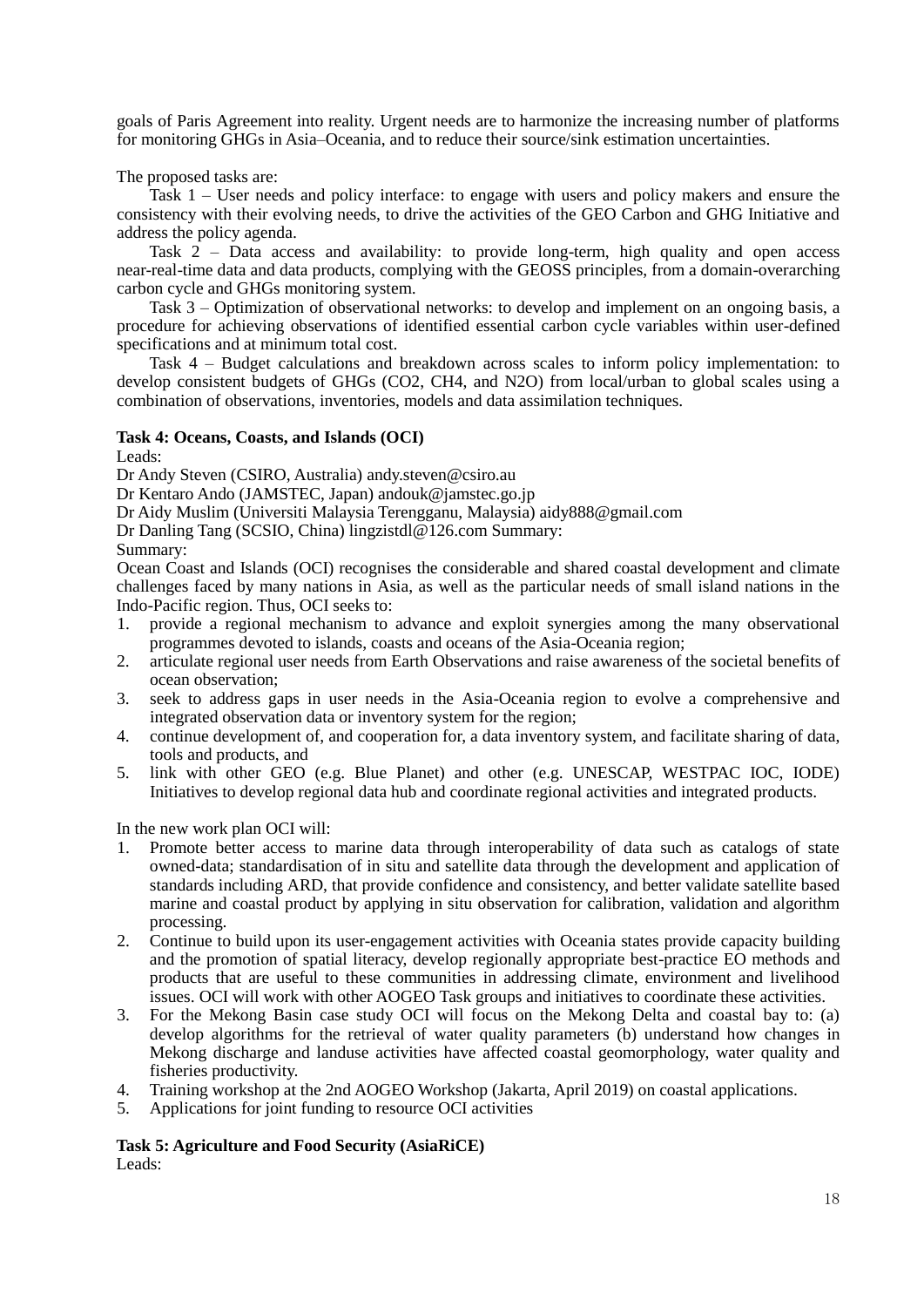Yoichiro Kato (The University of Tokyo, Japan) [ykato@isas.a.u-tokyo.ac.jp,](mailto:ykato@isas.a.u-tokyo.ac.jp)

Shinichi Sobue (JAXA, Japan) [sobue.shinichi@jaxa.jp,](mailto:sobue.shinichi@jaxa.jp)

Kei Oyoshi (JAXA, Japan) ohyoshi.kei@jaxa.jp

Thuy Le Toan (Centre d'Etudes Spatiales de la Biosphère, France) [thuy.letoan@cesbio.cnes.fr](mailto:thuy.letoan@cesbio.cnes.fr) Summary:

The Task Group (TG) 5 particularly addresses SDG 2 ("End hunger, achieve food security and improved nutrition and promote sustainable agriculture"), SDG 1 ("End poverty in all its forms everywhere"), and SDG 13 ("Take urgent action to combat climate change and its impacts") and indirectly SDG 10 ("Reduce inequality within and among countries") and SDG 15 ("Protect, restore and promote sustainable use of terrestrial ecosystems") by using Asia-RiCE accomplishment since Asia-RiCE is composed of national teams that are actively contributing to the Crop Monitor for AMIS and developing technical demonstrations of rice crop monitoring activities using both Synthetic Aperture Radar (SAR) data and optical imagery in Asia.

Realizing that earth observation at the global/regional/local scale is one of the key factors to address the above issues, several groups have been involved in the satellite and ground-level observations with a collection of statistical information and trying to apply such data to agricultural models for crop yield forecast and assessment of crop damage.

In TG5, participants representing different observation platforms and decision-support systems will discuss the present status and perspectives of multi-platform observations for sustainable food production. TG5 will focus on the use of wide range of observations in different domains such as water management, biodiversity and forest management. The outputs in TG5 will be reflected to the GEO GLAM (Global Agriculture Monitoring) project for G20 action plan, especially Asia-RiCE activity in GEO GLAM and other international projects such as FAO and ASEAN Food Security Information System (AFSIS).

### **Task 6: Drought monitoring and Evaluation**

Leads: Name (Country) email Summary:

### **Task 7: Environmental Monitoring and Protection (EMP)** Leads:

Qinhuo LIU (China) liuqh@aircas.ac.cn;

Alfredo HUETE (Australia) Alfredo.Huete@uts.edu.au;

Xingfa GU(China) guxf@aircas.ac.cn

Summary:

Task 7 inherits the previous AOGEOSS implementation plan in the past term. Ecosystem degradation and environmental pollution are challenge issues due to the rapid urbanization and economic development in Asia-Oceania region. This task is set up to improve the regional cooperation to monitor the terrestrial ecosystem status and atmosphere environmental qualities, and to provide decision-making support knowledge for human being health and environmental protection. It is also actively promoted cooperation with other global, regional, and national organizations to participate in GEO for environment monitoring and protection.

Task 7 EMP aims to:

1. Advocate for the Open Analysis Ready Data, by integrating multiple EO data to generate the common products for environmental monitoring and protection;

- 2. Promote the cooperation for land use, ecosystem status, and air quality monitoring and assessment;<br>3. Provide the decision-making knowledge for human being health and environmental protection in A
- 3. Provide the decision-making knowledge for human being health and environmental protection in AO region;

4. Release the Annual Report for the environmental monitoring to support the GEO proprieties, including the SDGs and Paris Agreement;

5. Provide data sets and training courses for the Integrated Priority Studies.

In the new work plan EMP will focus on:

1. The long-time series quantitative remote sensing product generation, validation, and sharing,

2. Demonstration applications include the Land Degradation, the Forest Cover and Forest Fire Impact, Ecosystem status and eco-service Function, Atmosphere Environmental Quality and human being healthy;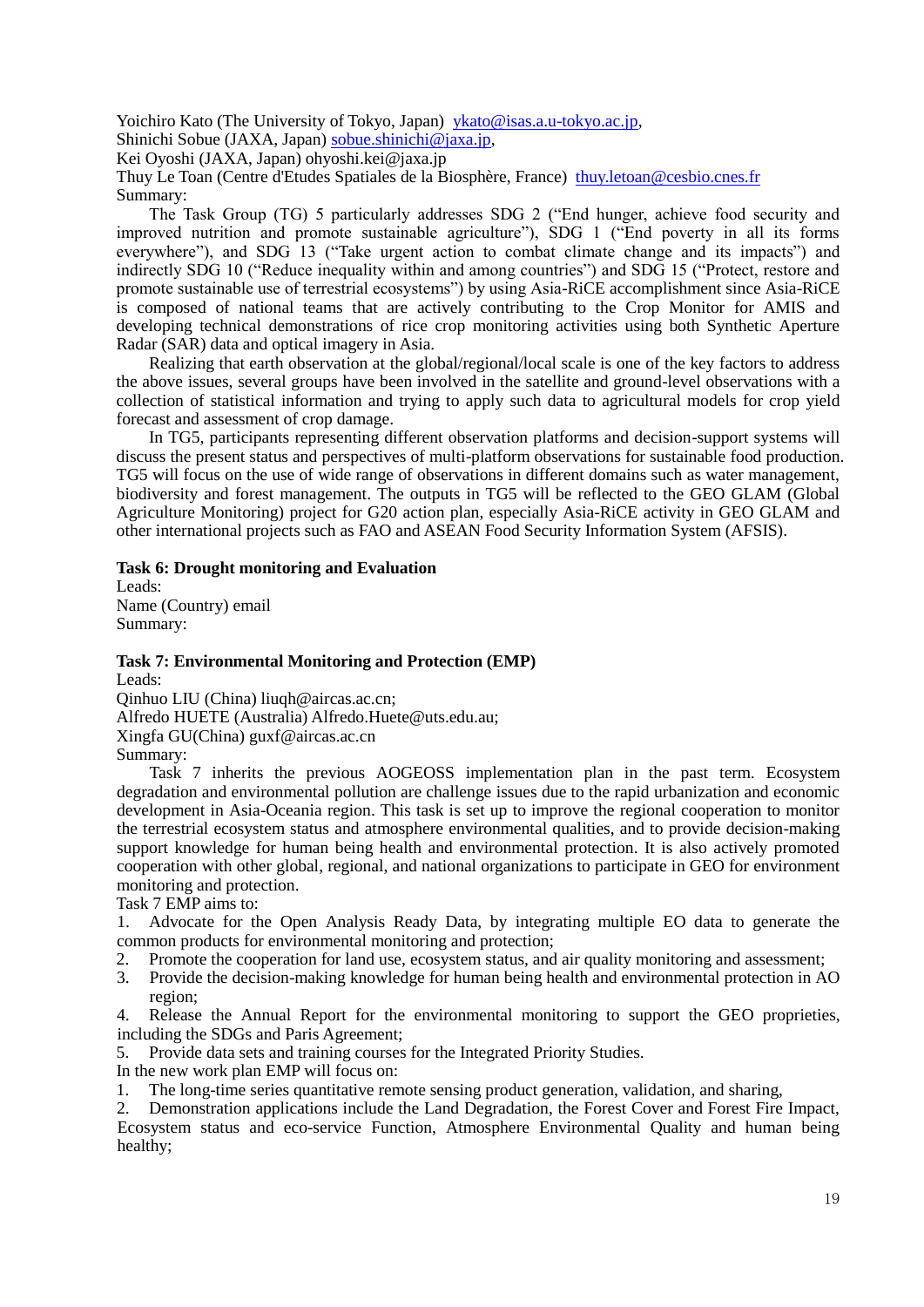3. Release the Annual Report for environmental monitoring and assessment to provide decision-making support knowledge for human being heathy and environmental protection.

### **Task 8: Disaster Resilience (DR)**

Leads:

Suju Li (China) lisuju@ndrcc.gov.cn

TBA (Japan)?

Rob Deakin (New Zealand) rdeakin@linz.govt.nz

Summary:

Asia Oceania is the region most exposed, prone and impacted by natural disaster hence AOGEO's need for a Disaster Resilience (DR) task. DR seeks to:

- 1. Improve availability of Earth Observation for natural disasters
- 2. Support the use of Earth Observation to address the Sendai Framework.
- 3. Strengthen links with International Charter Space and Major Disasters.

4. Provide training and a focal point for natural disasters focused Earth Observation in Asia Oceania

In the new work plan DR will:

- 1. Provide Earth Observations and emergency mapping assistance to natural disasters in Asia Oceania
- 2. Improve Earth Observation's contribution to disaster resilience through extending AO International Disaster Charter Calls from AOGEO members into the prevention and recovery phase
- 3. Advocate for and develop Analysis Ready Data standards, pipelines and public hubs for common disaster Earth Observation data types
- 4. Improve connections between the Earth Observation and post disaster lesson learning research community
- 5. Share lessons and experiences between countries on using earth observations for disaster related indicator monitoring particularly related to the Sendai framework
- 6. Capacity building of Earth Observation tools for DRR within Asia Oceania

# **Task 9: Himalayan GEOSS**

Leads:

Birendra Bajracharya (Nepal) Birendra.bajracharya@icimod.org Basanta Shrestha (Nepal) Basanta.shrestha@icimod.org Summary:

This task builds on the previous Himalayan GEOSS community activity focusing on the Hindu Kush Himalaya (HKH) mountain region. With a geographic scope in the HKH countries, this Task will address the gaps in EO applications in the field of Agriculture and food security, Water resources, snow and glacier, Disaster risk reduction, Land use, land cover change and Ecosystem services. Financial and in kind resources will be leveraged through on-going initiatives like SERVIR and other regional and country programs. Capacity building and fostering regional cooperation are other strategic focus areas of the Task.

Partnerships with the space agencies in the regional countries will help in building synergies and building capacities across the region. In the past, initiatives such as GFOI and GEOGLOWS have leveraged experiences and resources from SERVIR-HKH hosted at ICIMOD.

The work plan for Himalayan GEOSS will be targeted to:

- 1. Extending institutional participation from the region
- 2. Design pilot projects the priority areas listed above to demonstrate application of EO data

3. Develop regional online platform to connect existing platforms and facilitate data sharing and building regional level EO data access and processing.

4. Design and implement training and knowledge sharing activities to enhance capacity and promote use of EO information

5. Collaborate with other thematic initiatives of GEO to address mountain specific needs and gaps

### **Task 10: Data Sharing**

Leads: Li Guoqing (China) [ligq@aircas.ac.cn](mailto:ligq@aircas.ac.cn) David Hudson (Australia) david.hudson@ga.gov.au Summary: